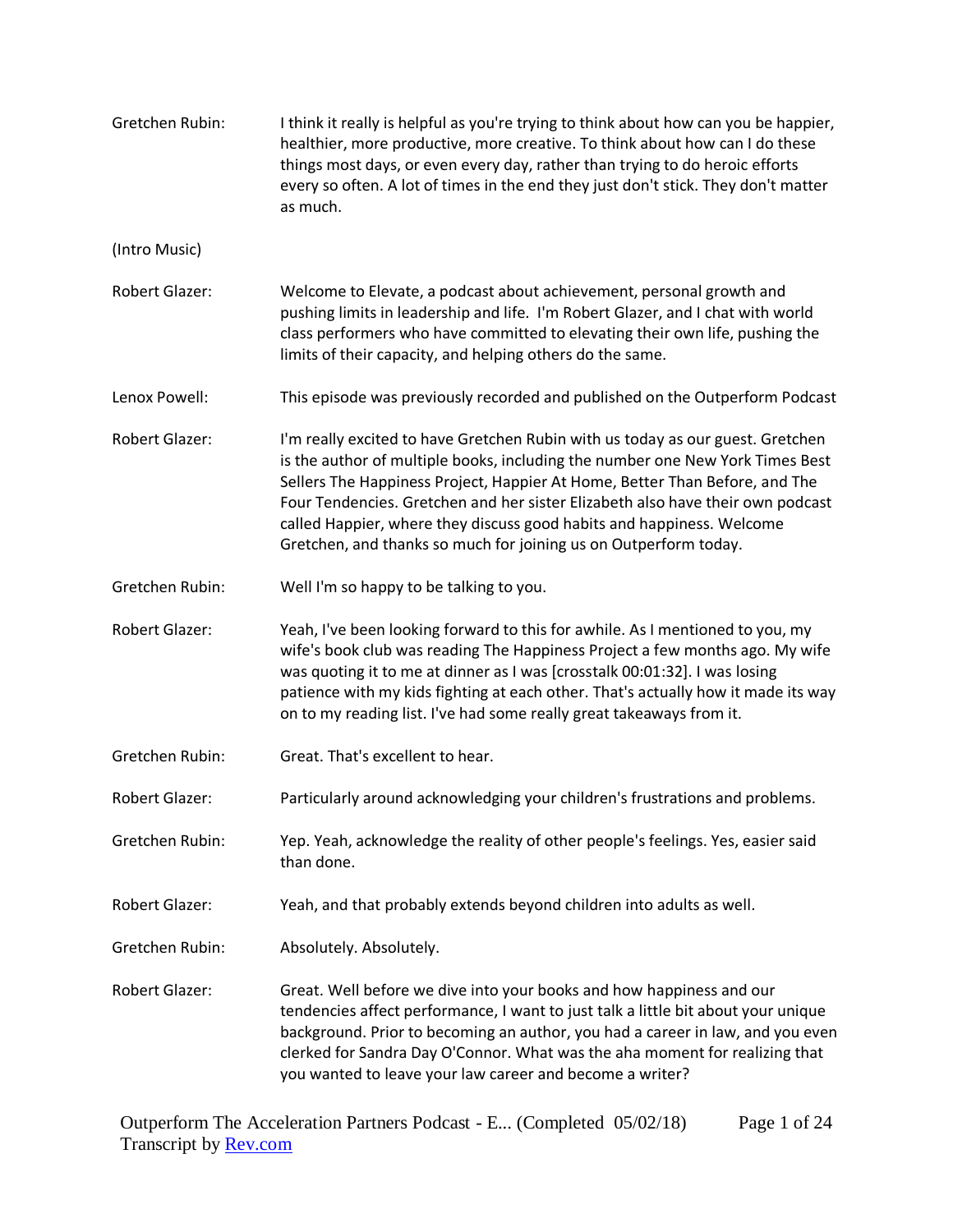| Gretchen Rubin:       | Well, it was several things that were coming together all at once. The most<br>important one was that  I'm a person who throughout my life, I'll get sort of<br>obsessed with things. It's one of my favorite things about myself. I'll do a lot of<br>research and take a lot of notes. At that time I had gotten into an obsession that<br>was so big. I was doing this research and taking all these notes in my free time<br>like after work, and on the weekends. It actually did become my first book,<br>which was called Power, Money, Fame, Sex. At a certain point I was like, I'm<br>doing this is my free time, but some people write books for a living. That idea<br>was in my head. Some people write books for a living. Also, I went to visit a<br>friend who was in education graduate school and she had all these really boring<br>looking textbooks lying around. I said to her kind of dismissively, I said, "Ugh, is<br>this the kind of stuff you have to read for your program?" She said, "Yeah, but<br>that's the stuff I read on my own anyway." I thought, "Wow, I want to be doing<br>something where what I'm doing for work is what I would be doing anyway." |
|-----------------------|-----------------------------------------------------------------------------------------------------------------------------------------------------------------------------------------------------------------------------------------------------------------------------------------------------------------------------------------------------------------------------------------------------------------------------------------------------------------------------------------------------------------------------------------------------------------------------------------------------------------------------------------------------------------------------------------------------------------------------------------------------------------------------------------------------------------------------------------------------------------------------------------------------------------------------------------------------------------------------------------------------------------------------------------------------------------------------------------------------------------------------------------------------------------------------------------------|
|                       | I was clerking on the Supreme Court, so I was surrounded by people who loved<br>law. They wanted to talk about law during the lunch hour. They were reading<br>law journals on the weekend. They were constantly talking about law. I could<br>see that they loved it in a way that I did not love it. I did what I had to do, to do<br>an excellent job for Justice Sandra Day O'Connor, but I did not do anything<br>extra. I could tell that I was different from these people, that they really loved it<br>in a way that I didn't love it. At a certain point I started feeling the pull toward<br>writing this book because I had the idea. For a lot of writers, and I feel this way<br>too, there's sort of a compulsion to do it. You sort of feel like you have to do it.                                                                                                                                                                                                                                                                                                                                                                                                           |
|                       | I was getting drawn increasingly in the direction of writing this book. Then<br>finally it occurred to me, at this point I would rather fail as a writer than succeed<br>as a lawyer. I need to really try. I need to really try to see if I can make this my<br>occupation. I went out to the bookstore and got a book called something like<br>How To Write and Sell Your Non-Fiction Book Proposal. I just followed the<br>directions and got an agent and sold a book proposal, and that was my first<br>book. Which makes it sound easier than it was obviously. All these things are<br>sort of coming together within the same year, 18 month span.                                                                                                                                                                                                                                                                                                                                                                                                                                                                                                                                    |
| <b>Robert Glazer:</b> | Yeah, I had Dan Pink on a few [crosstalk 00:04:36]                                                                                                                                                                                                                                                                                                                                                                                                                                                                                                                                                                                                                                                                                                                                                                                                                                                                                                                                                                                                                                                                                                                                            |
| Gretchen Rubin:       | I know Dan. Dan and I went to the same law school. He doesn't mention it very<br>often. I don't know that he wants people to know. He's a recovering lawyer too.<br>Yeah, we didn't overlap, but we both went to Yale Law School.                                                                                                                                                                                                                                                                                                                                                                                                                                                                                                                                                                                                                                                                                                                                                                                                                                                                                                                                                             |
| <b>Robert Glazer:</b> | There must be something about that. They must teach good writing there. I was<br>asking him whether the midlife crisis was a real thing or not, and he said that it's<br>not, that there's a lull but it doesn't justify the behavior that people have. But<br>there is something about people sitting down and reflecting on, do I like this, is<br>it a career, or I love it. So many people struggle to make their passion a career.<br>They're close. What was the last moment that made you sort of jump over?<br>What was the straw?                                                                                                                                                                                                                                                                                                                                                                                                                                                                                                                                                                                                                                                    |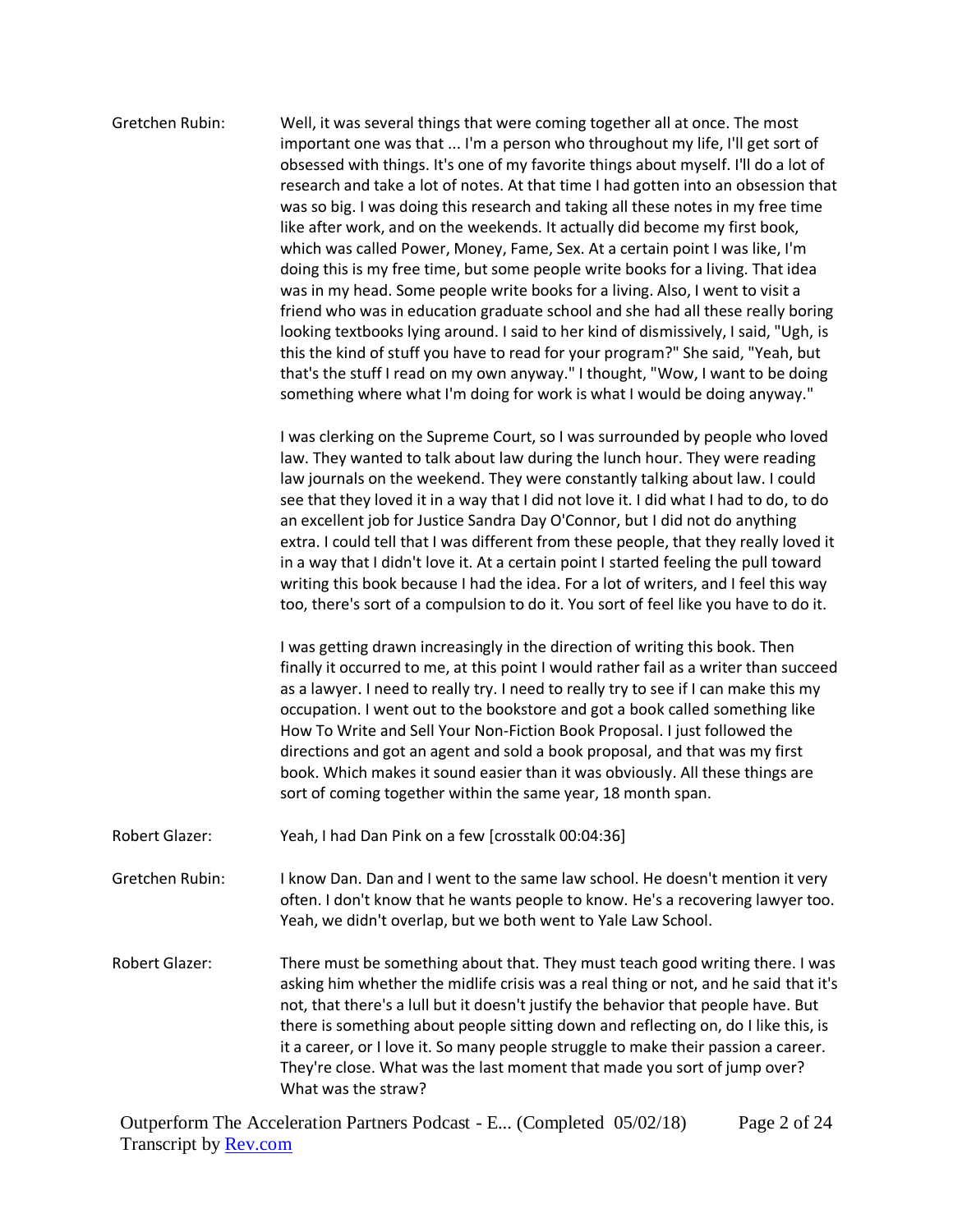Gretchen Rubin: Well, it's interesting that you mention passion because I think for some people the word passion is very intimidating. It's a very high bar and I think sometimes people are like, "Well, I don't really like what I'm doing, but do I feel passionate about something else?" It feels like it's hard. In my case, I do think with certain vocations there are people who feel compelled to do something. I've talked to people who are doctors who feel compelled to be doctors. I've talked to physical trainers who feel compelled to do physical training. I was reading the show notes that this avant garde circus that my family and I went to, and clearly reading the notes from the people, people were like, "I basically dropped everything in my life and went to join the circus." They felt this compulsion.

> I think for some people it's not so much what you're leaving, it's what's ... I really truly felt like the death star had me in its tractor beam and I was like, "You better take your hands off the control of the Millennium Falcon or it's just going to rip this ship apart." Once I had the idea in my head, this is the book I want to write, and I was on the way, it felt just increasingly like a thing that I had to try. I think in my case it was made easier by the fact that everyone close to me was very supportive of me taking a big risk. I think often sadly people out of the deepest sense of love want to protect you, they don't want to see you take a risk, they don't want to see you get your feelings hurt. They don't want to see you risk failure. They don't want to see you risk economic risk. They really counsel you to do whatever they think is safe.

> But the problem is nothing's safe. How many people do we all know who are in professions that are basically gone or changed, and to crazy degree? I think it's hard for somebody else to know what is safe for you. But my family and my husband were all very much like, "If this is what you want to do, that's great. You should try it." Here I had amassed all the credentials that I could possibly need, all the legal credentials. It was at exactly that point that I'm like, "And now I'm going to start over with nothing." I did not have a clip. I didn't write for the college newspaper. I didn't write short stories. I had nothing. And yet they were very supportive and I think that made it easier for me. I might've done it anyway, but it certainly would've required a lot more turmoil for me, whereas they were kind of like, "If you want to give this a try, great, give it a try. See how it goes." That made it a lot easier for me.

Robert Glazer: You said two things in there that are going to require me to jump ahead just to follow up on some of the concepts that I think are interesting. One is the safety one. I remember interviewing someone a few months ago from a company that it's large, but headed in a very downward direction. Her fear about coming to work with us was that we were smaller and up and coming. I asked her if she had given thoughts at all to the people that were leaving, and that might not be safe. It just hadn't really occurred to her. I think particularly when there's major paradigm shifts, I think there's a false sense of what is safe versus what feels safe and familiar.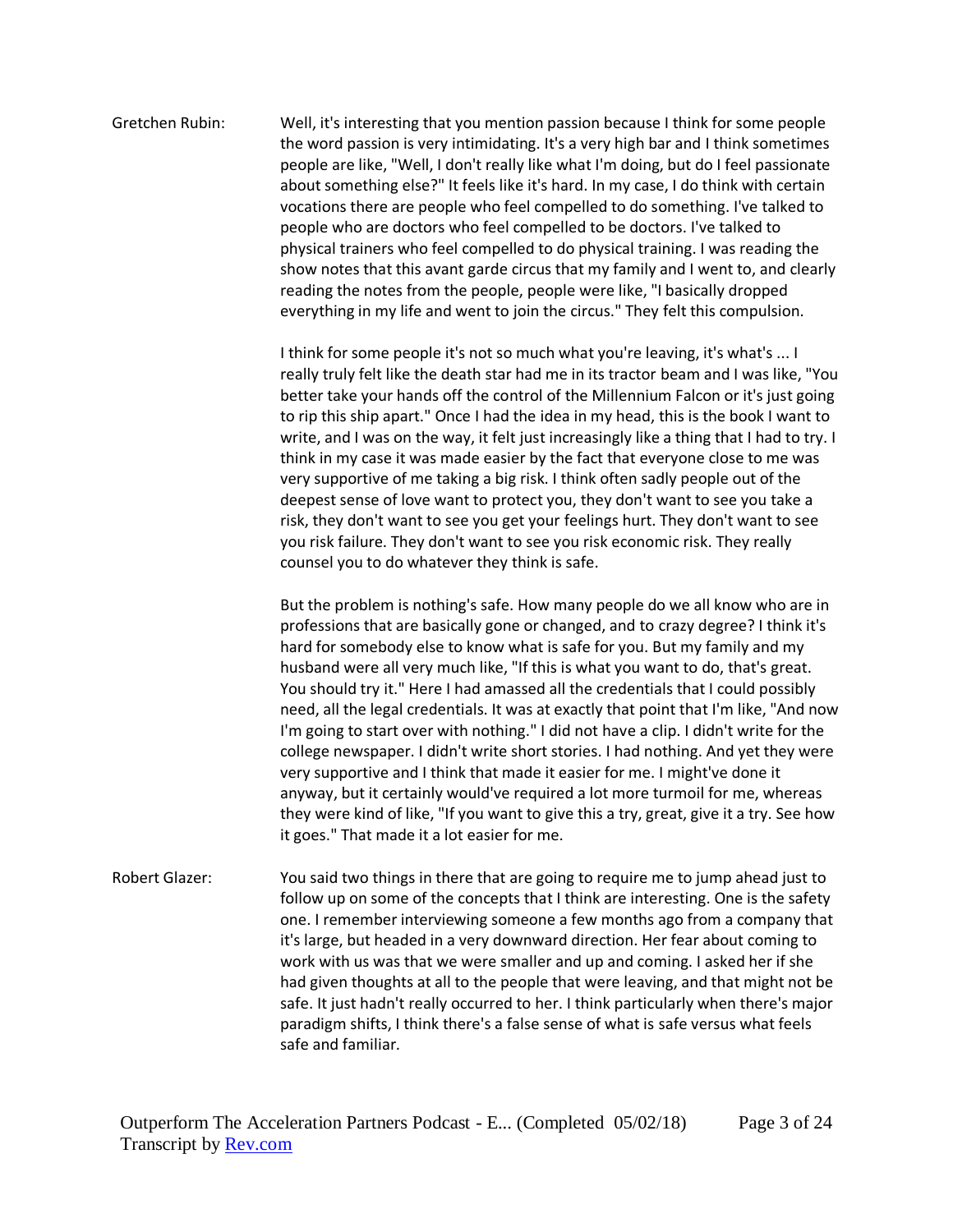- Gretchen Rubin: Yes, I think that's a thing. I think what is safe is skills. If you have good skills, then you can maybe plug yourself in a lot of ways and that's safe, but saying to someone, "You should be a lawyer because it's safer to be a lawyer than it is to be a writer," well on the one hand that's seems true, but then on the other hand it's like, "Well, but as it turns out, what I have worked out great for me and I love it." I think it's very hard to intervene with other people and know what is the best course for them. Like you say, things are changing so fast. You might be telling someone to do a job that's not going to exist in five years. That's very foreseeable.
- Robert Glazer: Being a great horse and buggy repair guy when the Model T came around probably wasn't very safe.
- Gretchen Rubin: Yeah. Yeah. I would never say to people like, "Well, so what you should do is just quit your job and go write the great American novel. Quit your job and go start your ... do your entrepreneur thing." There's ways to do it safely, and I did it in a safe way. I did a ton of the work while I still had a day job. I was writing my proposal and I was doing a lot of research, so I was getting everything going while I was still working. I was married. My husband had a job. I didn't have any kids. We were still in the part of our lives where we were traveling light, but we were traveling together. It was a good time to take a risk.

That's another thing, there's easier times to take risk and trickier times to take risk. Part of what I thought was like, I need to do this now because if I wait, if I take another law job and let that play out for a couple of years I might not feel like I can take the risk. I might not be willing to take a risk because I'll just be in a different place in my career. I was like, this is kind of my chance. I felt like this is my opportunity. This is the right window for me to try it, so I should do it now or acknowledge that I might never do it. That was a very painful feeling for me.

I did not pick the time lightly. I think there's ways to manage risks. I'm friends with Chris Guillebeau who has the Side Hustle School podcast. He talks about, you can start a side hustle that's going to give you more flexibility and more security. You don't have to quit your day job. You can get that going, and then if it gets so big that that can become your job, well then that's great and it's already up and running. People sometimes think it's all or nothing. I either need to throw everything or way or stay in my dull day job for the rest of my life. It's like, well, can you kind of figure out a way so that you can take a risk that's not so risky?

- Robert Glazer: Yeah, Adam Grant talked about passing on Warby Parker because they wouldn't quit their day job. He went to look up a bunch of data that said that businesses are more successful where people didn't quit their day job, which I would've thought the complete opposite as well.
- Gretchen Rubin: I think part of it is just to know yourself too, and to be realistic about what kind of circumstances work for you. I'm the kind of person where if you were like,

Outperform The Acceleration Partners Podcast - E... (Completed 05/02/18) Transcript by **Rev.com** Page 4 of 24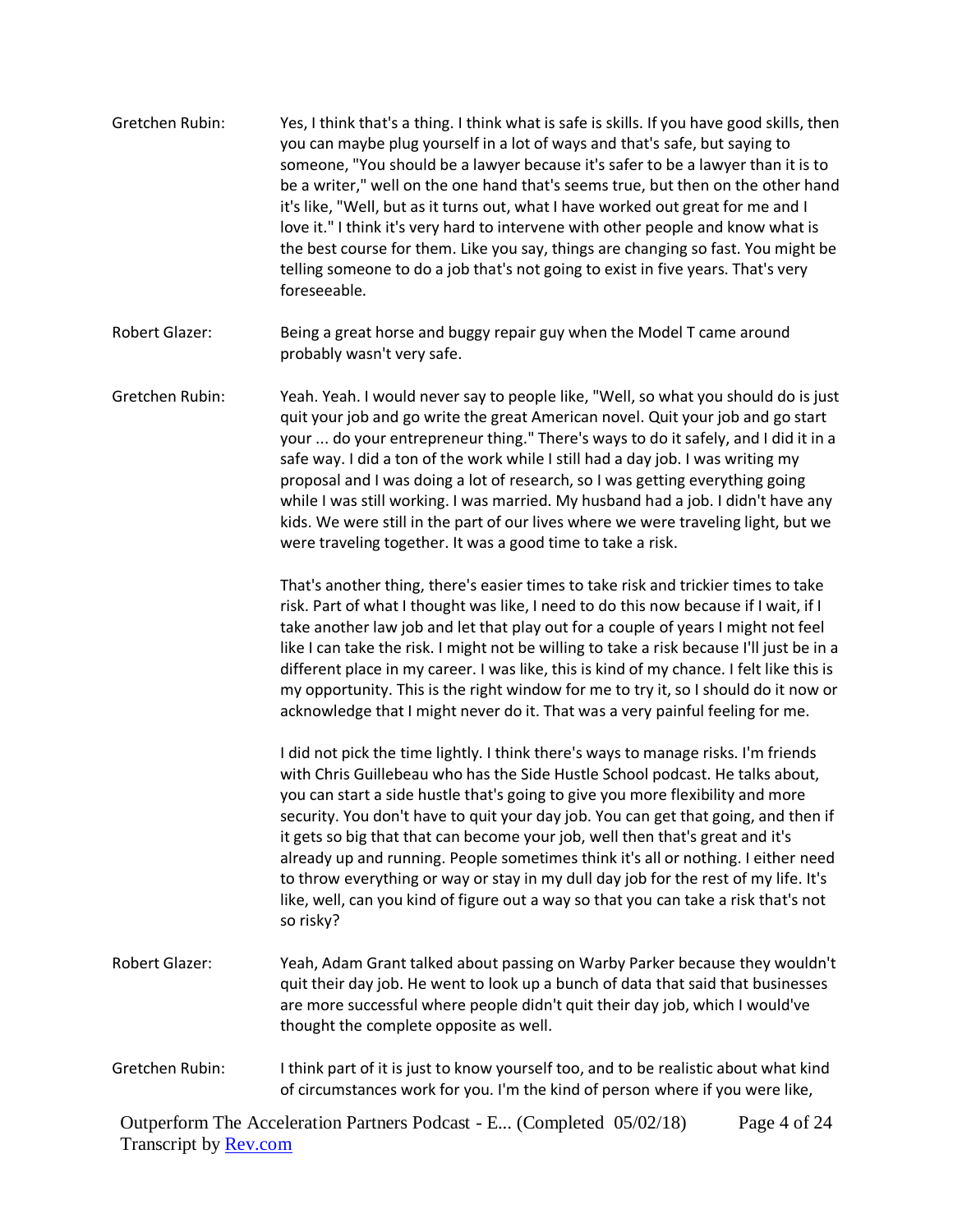"Gretchen you need to sit down and write and 80,000 word book and get that done," I'm like, "Okay, I could do that." That's the kind of thing I knew I could do. It felt very much like, "Okay, this is the kind of thing I can do." Would anybody buy it? Would anybody publish it? Would anybody want to read it? That I did not know, but I knew, "I can do that." Sometimes you don't know whether you can do it until you've tried, but I was like, "Yeah, I'm 95% confident I can do that." This is the very much the kind of thing for me. Yeah. Robert Glazer: We'll jump into happiness in a second, but the other part that you made me think of in terms of the advice that people give us, I've been writing about this recently as I finish my second book. I'm fascinated by cognitive dissonance. I think it occurs to me too that a lot of people give us advice that's very skewed about the decisions that they made, or didn't make. It's very blinded about not what is best for us, but justifying their own decisions. And family, a lot of that comes from ... I see family holding people back even though they say they want them to do it, but they're holding them back with the words that they use. Gretchen Rubin: No, I think that's one of the reasons why you have to be very careful about seeking advice, just because it's almost impossible not to have a bias in advice. It's either what you did and worked out for you, or it's what you didn't do and that you wish you did, or maybe you don't want ... There's just many ways that your own emotion ... If it's your own children, it's very hard to give disinterested advice. I think what's best is when people help you think through it and analyze yourself and our own desires, your own motivations, what's going on, how are you going to do it. They can help you get clear in your own head, but them telling you what you should do probably is not such a great ... It's not like their advice is wrong necessarily, it might just not be right for you, and might not be right for you right now. There's just so many things to think about. Robert Glazer: They don't even know that it's justifying their own decision. It's not-Gretchen Rubin: No, 100% no. No, it's all unconscious. You think, "Well, you could do this," and

it's like, well maybe you could do this, but could this other person do this? If somebody said to me, "Well Gretchen, you could sit down and write an 80,000 word book," I'd be like, "Yes, I can do that." Not everybody can do that. Even people who want to write a book would need to set it up in a different way. I think you can't help but be influenced by your own perspective. Sometimes that's valuable and people want to hear your perspective, but if you're listening to other people's perspectives you always have to remember that they don't see the world the way you see it and they're not experiencing the choices that you are experiencing.

Robert Glazer: You've written quite a few books. I think I counted nine on your site, and your earlier books seem to fall into the historical genre. Why the shift to writing about happiness?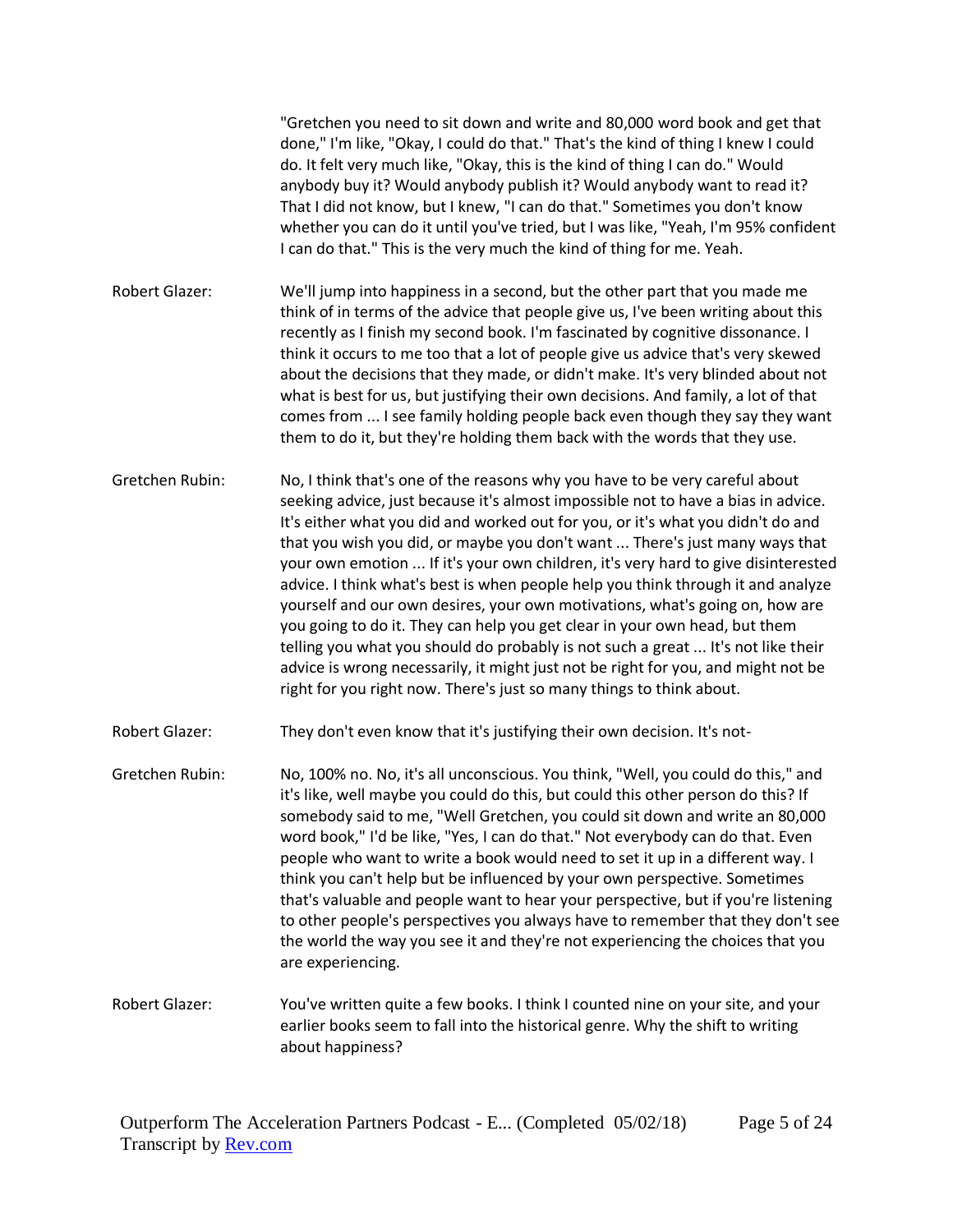| Gretchen Rubin:       | Actually, I know it looks that way from the outside but to me all the books are<br>very much of a piece because they're all about human nature. That is my<br>subject, human nature. It's happiness, it's good habits, it's who are we, why are<br>we the way we are, how do we change if we want to change, it's human nature.<br>You're exactly right, I wrote a biography called 40 Ways to Look at Winston<br>Churchill, and another biography called 40 Ways to Look at JFK. The reason that<br>I was drawn to these characters is they are so enormous. They cast such a<br>gigantic shadow in the world that you can study human nature with them.<br>There's so much documentary evidence. There's just so much about them and<br>they did so much that it's a really interesting way to think about human nature.<br>For me, all the books feel very much connected. I think about especially Winston<br>Churchill all the time as I'm thinking about happiness and human nature. But<br>from the outside they look very disparate, yeah. |
|-----------------------|----------------------------------------------------------------------------------------------------------------------------------------------------------------------------------------------------------------------------------------------------------------------------------------------------------------------------------------------------------------------------------------------------------------------------------------------------------------------------------------------------------------------------------------------------------------------------------------------------------------------------------------------------------------------------------------------------------------------------------------------------------------------------------------------------------------------------------------------------------------------------------------------------------------------------------------------------------------------------------------------------------------------------------------------------|
| <b>Robert Glazer:</b> | There's always a theme. I'm curious, I'm not sure I've  in the stuff I've read<br>where you've covered this, out of 100 do you have a thesis on what you would<br>ascribe to nature versus nurture in terms of the components?                                                                                                                                                                                                                                                                                                                                                                                                                                                                                                                                                                                                                                                                                                                                                                                                                     |
| Gretchen Rubin:       | Well, at least with happiness, about 50% of happiness is genetically determined.<br>I think generally for personality it's probably like that. I'm a big believer in the<br>genetic roots of personality, absolutely. I don't know what the number is, but<br>for happiness at least it's like 50% is the number you mostly usually hear about.                                                                                                                                                                                                                                                                                                                                                                                                                                                                                                                                                                                                                                                                                                    |
| Robert Glazer:        | That's generally the rule, that parents can only take half the credit or half the<br>blame in most situations.                                                                                                                                                                                                                                                                                                                                                                                                                                                                                                                                                                                                                                                                                                                                                                                                                                                                                                                                     |
| Gretchen Rubin:       | Well, I would say for that I would say even less. I think you can really screw your<br>children up, but I think basically my view is that you get what you get and you<br>don't get upset. They're very much responding to their peers and things like<br>that. Maybe it's just a way of self-justifying my parenting style, which is pretty<br>much like I don't consider my children to be clay that I can shape very much. I'm<br>kind of like well, I want to help you get where you want to go and I want to help<br>you make the most of what you have and help you see yourself more clearly. I<br>don't really feel like if I signed you up for guitar lessons for the next three years<br>at the end of it you would end up being passionate about guitar if that's not<br>inside you. Of course many people believe that you can.                                                                                                                                                                                                        |
| <b>Robert Glazer:</b> | There's exposure, right? There's a balance. I watch a lot of parents these days<br>and I think you need to be exposed to a variety of things to even know what the<br>possibility is, but it's hard to be great at something if you don't love it.                                                                                                                                                                                                                                                                                                                                                                                                                                                                                                                                                                                                                                                                                                                                                                                                 |
| Gretchen Rubin:       | Well, and it's hard not to be exposed to a lot of things. Are you exposed to<br>chess? Could you not be exposed to chess? My children would've been<br>delighted not to be exposed to chess. They were exposed to chess left and right.<br>Are they interested in chess? No. If I'd signed them up for classes would they be<br>interested in chess? No. Obviously on the margins, and it can be fun. It's like<br>okay yeah, this is just fun. I think a lot of parents think that they are shaping                                                                                                                                                                                                                                                                                                                                                                                                                                                                                                                                               |

Outperform The Acceleration Partners Podcast - E... (Completed 05/02/18) Transcript by **Rev.com** Page 6 of 24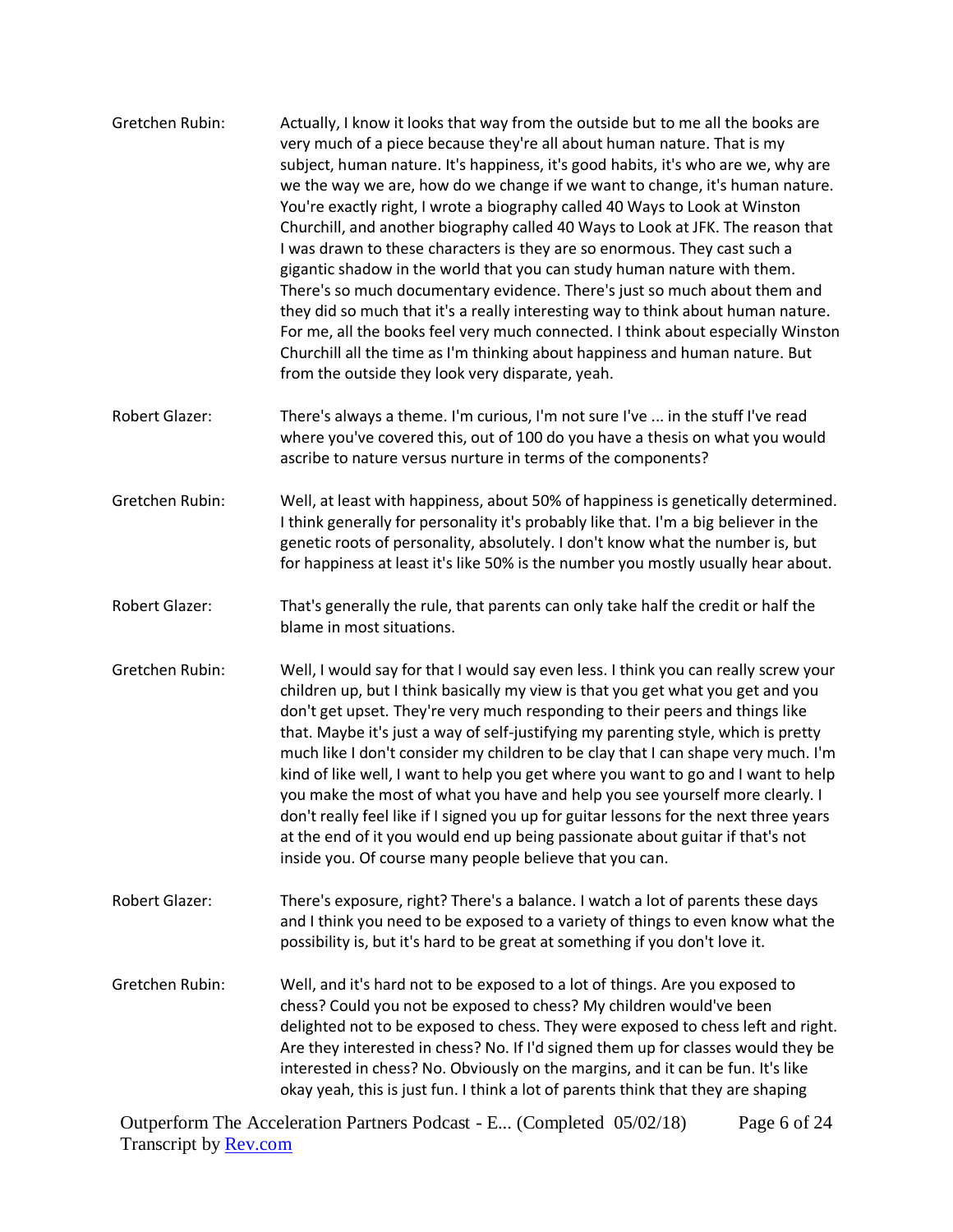|                       | their children much more, whereas I'm like, I think that's the child that you had<br>already and you're just ascribing it to what you do instead of thinking that<br>would they be exactly the same way had I done something different, I think a lot<br>of times. It's one of the things I think is fascinating, that no one ever really<br>seems to talk about is how do children affect parents. I think children almost<br>affect parents more than parents affect children. You're wildly shaped by the<br>nature of your children. Nobody ever seems to really talk about that. They're<br>not reading up books on how to get your parent to go to bed on time. You know<br>what I mean?                                                                                                                            |
|-----------------------|---------------------------------------------------------------------------------------------------------------------------------------------------------------------------------------------------------------------------------------------------------------------------------------------------------------------------------------------------------------------------------------------------------------------------------------------------------------------------------------------------------------------------------------------------------------------------------------------------------------------------------------------------------------------------------------------------------------------------------------------------------------------------------------------------------------------------|
| Robert Glazer:        | How to get your parents riled up. Am I hearing 70/30 80/20? Is that your nature-                                                                                                                                                                                                                                                                                                                                                                                                                                                                                                                                                                                                                                                                                                                                          |
| Gretchen Rubin:       | Oh I don't know. I never thought about it. That's like a factual question and I<br>don't have any particular expertise on it.                                                                                                                                                                                                                                                                                                                                                                                                                                                                                                                                                                                                                                                                                             |
| Robert Glazer:        | You like to research. [inaudible 00:17:25] so maybe you'll dig into that.                                                                                                                                                                                                                                                                                                                                                                                                                                                                                                                                                                                                                                                                                                                                                 |
| Gretchen Rubin:       | Yes, I love to research.                                                                                                                                                                                                                                                                                                                                                                                                                                                                                                                                                                                                                                                                                                                                                                                                  |
| Robert Glazer:        | The million dollar question, what is your definition of happiness?                                                                                                                                                                                                                                                                                                                                                                                                                                                                                                                                                                                                                                                                                                                                                        |
| Gretchen Rubin:       | Well, as we talked about, I started out my career in law and we spent a whole<br>semester talking about the definition of contract. What is a contract. That<br>turned me off forever, the quest for the definition. Happiness is even more<br>elusive definition than contract. There was something like 15 academic<br>definitions of happiness. Then people love to play this game of saying, "Well,<br>you want to be happier but I don't think happiness matters. I think it's joy, or<br>bliss, or contentment, or satisfaction, or fulfillment, or peace, or hedonic well<br>being." You can get into that, so I avoid the whole thing altogether. I say I don't<br>define happiness like Justice Potter Stuart. I know it when I see it. I think it's<br>actually much more helpful to think about being happier. |
|                       | The word happiness conjures up for people this idea of a perfect state, and then<br>it's like how do you get there, how do you know if you're there, how do you stay<br>there once you're there, can you be there 24/7? Well, to me it's can you be<br>happier. Next week, next month, next year, could you do things in your ordinary<br>life right now that could make you happier? That, people see very clearly. They<br>know for the most part; they have lots of ideas. Like for me, I constantly am<br>thinking of things. If I did this I think I would be happier. Then you can just do<br>them and see if you're happier. You know what that feels like.<br>So I just avoid the question altogether.                                                                                                            |
| <b>Robert Glazer:</b> | Okay. So it's easier for people to see tangible places where they could be<br>incremental happier than to think it's reaching some [pancia 00:19:04] of a<br>state. Is that sort of-                                                                                                                                                                                                                                                                                                                                                                                                                                                                                                                                                                                                                                      |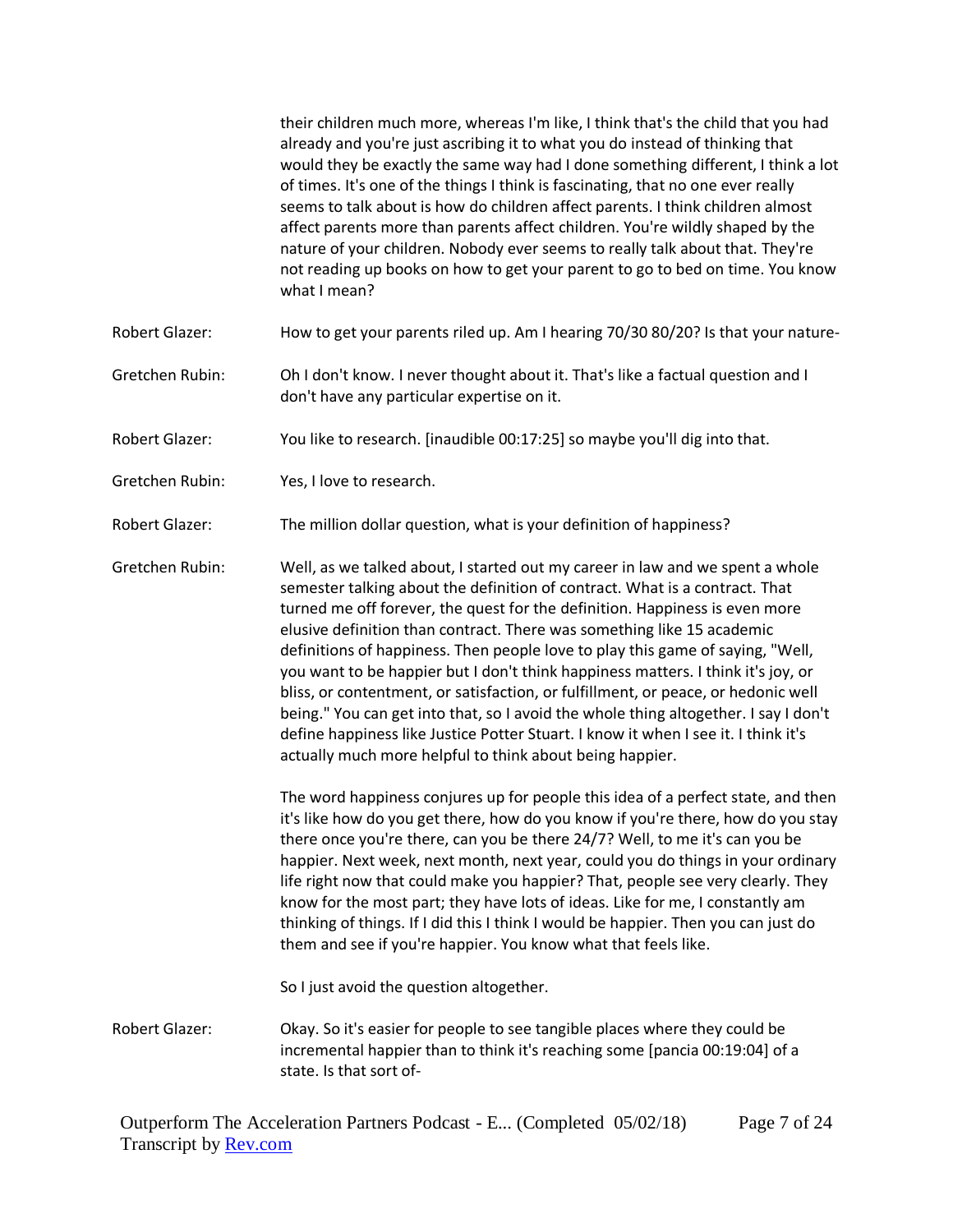| Gretchen Rubin: | Yeah, and also I don't think that's realistic. I don't think you would even want<br>that. I think to be perfectly happy all the time wouldn't even be a good life. I<br>don't think it's realistic. But I think it's like could you be happier. For all of us, it<br>seems like the aim should be to be as happy as you can be under the<br>circumstances in which you find yourself. Sometimes it's not appropriate to be<br>happier. My mom's in the hospital, it's like I don't expect myself to be a nine on<br>the one to 10 scale. Negative emotions are very, very important for us. We<br>should spend a lot of time thinking about our negative emotions and what they<br>tell us because they're big flashing warning signs, giving us information about<br>our situation. |
|-----------------|--------------------------------------------------------------------------------------------------------------------------------------------------------------------------------------------------------------------------------------------------------------------------------------------------------------------------------------------------------------------------------------------------------------------------------------------------------------------------------------------------------------------------------------------------------------------------------------------------------------------------------------------------------------------------------------------------------------------------------------------------------------------------------------|
|                 | But it's like, well given your situation are you as happy as you can be? You might<br>as well be as happy as you can be under your circumstances because then<br>you're just going to be happier. I think for most people, certainly for me  I<br>found this when I wrote The Happiness Project, and then ever since I still find it<br>to be true. There's plenty of stuff, low-lying fruit, low hanging fruit that I can do<br>to make myself happier without spending a lot of time, energy, or money, just<br>as part of an ordinary routine that can make myself happier. Why wouldn't I? I<br>think it's worth doing. Yeah, I think that that's right.                                                                                                                         |
| Robert Glazer:  | What's the biggest deficit of being unhappy or not as happy as someone can be<br>then, given that definition? Both personally and professionally, what's the<br>biggest outcome?                                                                                                                                                                                                                                                                                                                                                                                                                                                                                                                                                                                                     |
| Gretchen Rubin: | Well, if you had to say what is the secret to happiness or what's the principle<br>cause for unhappiness, I think the answer  and ancient philosophers and<br>contemporary scientists would agree on this  is relationships. To be happy,<br>people need strong relationships. We need to feel like we belong. We need to<br>be able to confide. We need to feel like we can get support. It's just as<br>important for happiness, we need to be able to feel like we can give support.<br>We need deep enduring bonds with other people. When you look at the people<br>who are happier, what you see is that they tend to have more deep<br>relationships.                                                                                                                         |
|                 | If you look at people at work and you say, "Well, what distinguishes people who<br>are happy and less happy at work?" The question, do you have a friend at work,<br>not just a pal that you can talk about pop culture and sports with but someone<br>where you feel like this person has your back. If you have a friend at work, and if<br>you feel like your manager, the person you report to cares about you and cares<br>about what happens to you and wants to help you succeed according to your<br>own aims, those make people happier.                                                                                                                                                                                                                                    |
|                 | Anytime we're trying to figure out what to do with our time, energy, or money,<br>something that deepens relationships or broadens relationships, those are the<br>things that are going to work. Now there's plenty, many, many, many, many<br>other things to do, many, many other important elements of the happier life,<br>but if you had to say pick one, that is the one I would pick is relationships.                                                                                                                                                                                                                                                                                                                                                                       |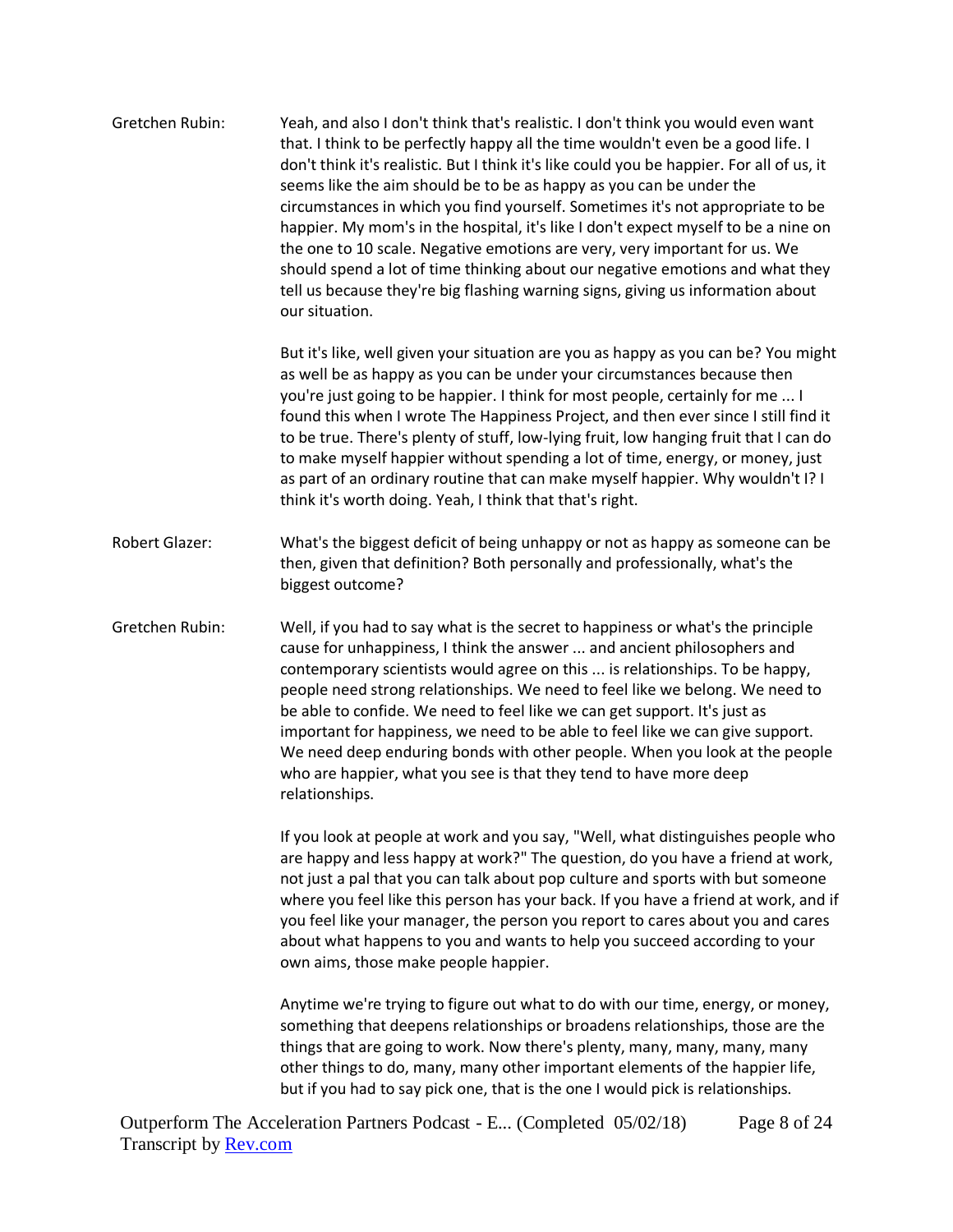- Robert Glazer: I've always said when people are struggling with certain relationships in their life, there are things that make them unhappy. Maybe you have more options, but I've always felt there were two choices. I think I heard someone say this. You can either change your relationship with that person or you can change your reaction to it. I think people struggle with the latter more of, "I know it's going to happen. I know my friend's going to come over and going to say this. I just can't ignore it and I get myself all worked up." How much is on people to just, the stuff that they know that ... I was speaking to someone this morning and they were saying that they get these small customer service complaints that they get in and they keep them up at night. They know it shouldn't, but now it affects their overall happiness. How do you reprogram or tune out the stuff where your reaction to it is causing a disproportionate amount of unhappiness than it should?
- Gretchen Rubin: Well, I think it's hard to answer that generally. I don't think there's one magical answer that can kind of cover that.
- Robert Glazer: How about some tips?
- Gretchen Rubin: Well one thing is, sometimes feeling of anger, resentment, fear are legitimate. You don't want to always say, "Well, I should never feel guilty," or "I should never feel angry," because maybe there's a reason that you feel angry and maybe you want to act on that. Maybe you want to solve the problem. Maybe you're like, "Every day my boss makes me feel bad." You could say to yourself, "Oh, I need to make peace with it," that is one thing to do. Another thing is to be like, "You know what? I'm going to get another job."
- Robert Glazer: Right.

Gretchen Rubin: I don't think the answer is always to just figure out how to get rid of the emotion because the negative emotion is an important signal. Now, sometimes you're like, "You know what? My boss really bugs me, but basically his heart is in the right place. Basically this is the job that I want so I just need to deal with this in a way so it doesn't drive me crazy day to day." One of the things you can do is to think about gratitude. Gratitude is an emotion that drives out negative feelings like resentment and boredom. If you can think to yourself, "You know what? The guy's annoying, yes that's true, but basically he really cares about me. He's come through for me many times. He's a big believer in my abilities. I love this job. Remember this is the guy who hired me. He believes in me. Can't I just laugh it off when he does this thing that bothers me? I'm so grateful to have this opportunity."

> That feeling of gratitude is something that can help you. Another thing is to think about what is your role in it. What's that line from therapy? If you spot it, you got it. Young has some beautiful ... Carl Jung line about everything that annoys us about other people can teach us about ourselves. It's like, "Why is this bothering you?" There's probably something that you could learn about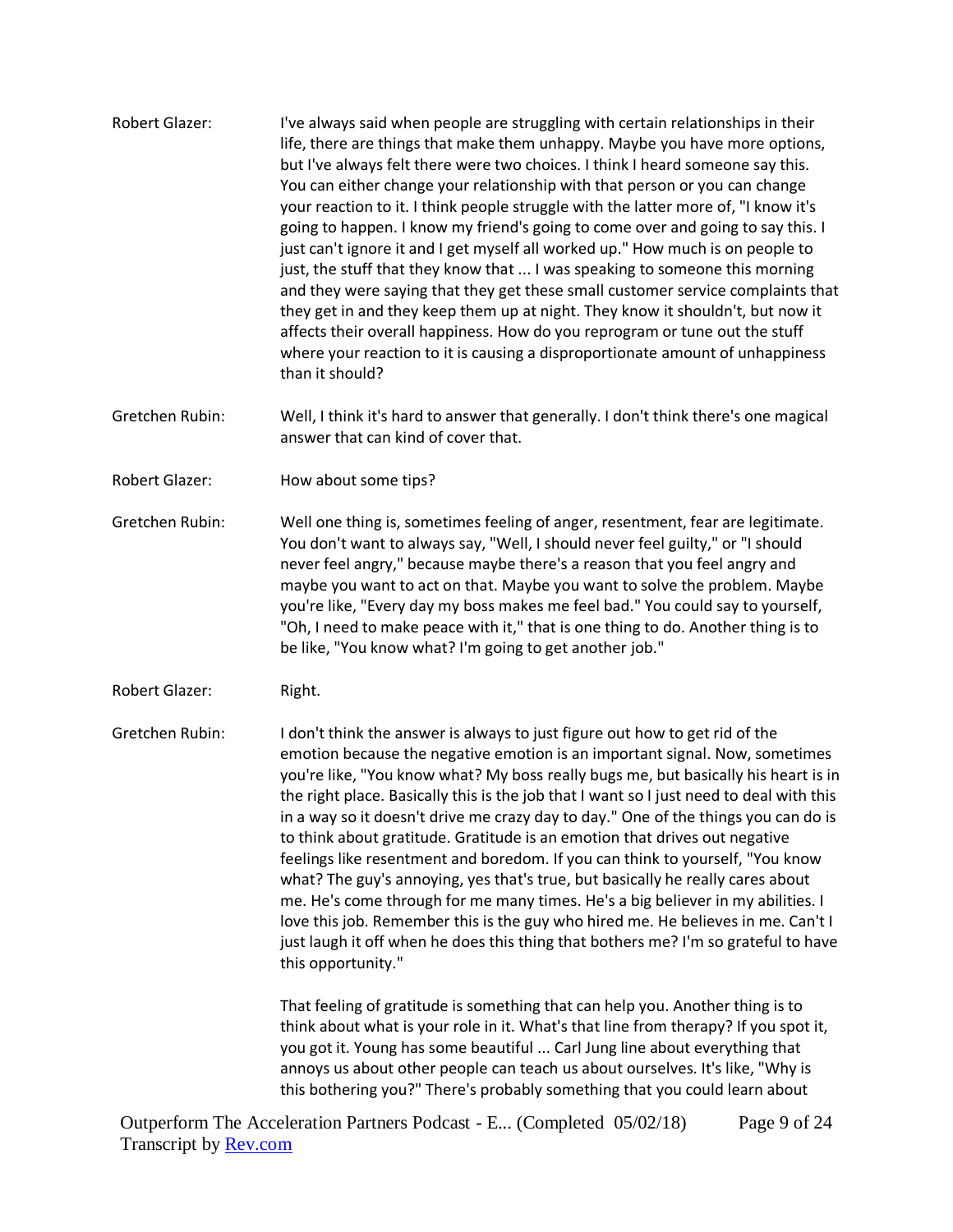yourself from it, so try to understand what's going on here. I'm a person who really likes a schedule. I like a schedule, I like everything to happen in a regular way. I like to know what's coming up, and I have an idea in my head like everything that's going to happen at what time. I'm not very flexible about changing at the last minute or like when things are left open like, "Well, we'll just figure out what to do this afternoon."

If I had a boss who was always like changing the plans, that would really, really annoy me, but probably my dedication to a strict schedule would really annoy the boss. It's sort of like, well maybe it's a situation where it's not that one person's right or one person's wrong, but there's just a conflict in approach. The question is, how can we create a situation where both people get what they want instead of bugging each other. Or like another thing, so I'm a person who I'm kind of working all the time. That's the way I like to do things. I was collaborating with somebody who didn't like to work on the weekends. I didn't know that, and so I was sending work emails all through the weekend. My view was like, "Well, do whatever you want. You can answer them over the weekend, you can wait till Monday. I don't care. Just do your work in your way. I'm doing my work in my own way. Can't we all just be free to work however works best?"

But then I found out this person was really resenting it. So I thought, "Okay, I could change or she could change, or we could just come up with a solution so that neither one of us has to change and we both get to work the way we want." So I learned how to use delay delivery in Outlook, and so now every Monday morning at 8:00 AM she gets like five emails from me. That works for her, it works for me, like problem solved. But I was really, really annoying her without even realizing it. But was it that I was doing something wrong? Well, it wasn't really that it was wrong, it's just that we have different styles and different approaches. So sometimes just by acknowledging, "Well, it's not that I'm right and you're wrong, or that you need to change or there's something wrong with you, or that there's something wrong with me. It's like how do we come to a place that works for both of us without having a lot of judgment about who's right and who's wrong."

Robert Glazer: No, and communication, it all comes down to the heart of communication.

Gretchen Rubin: Yes.

Robert Glazer: I actually use that exact same tactic. I've learned the hard way on the delay delivery.

Gretchen Rubin: There you go, right?

Robert Glazer: People email me all week. I can't catch up until Saturday, so usually on Saturday mornings I was replying back. I was responding to [crosstalk 00:26:39] and then they're all going to get emails from Saturday and be like, "What a bleep." I did a staggered delayed delivery from Sunday night till Monday afternoon of all the

Outperform The Acceleration Partners Podcast - E... (Completed 05/02/18) Transcript by **Rev.com** Page 10 of 24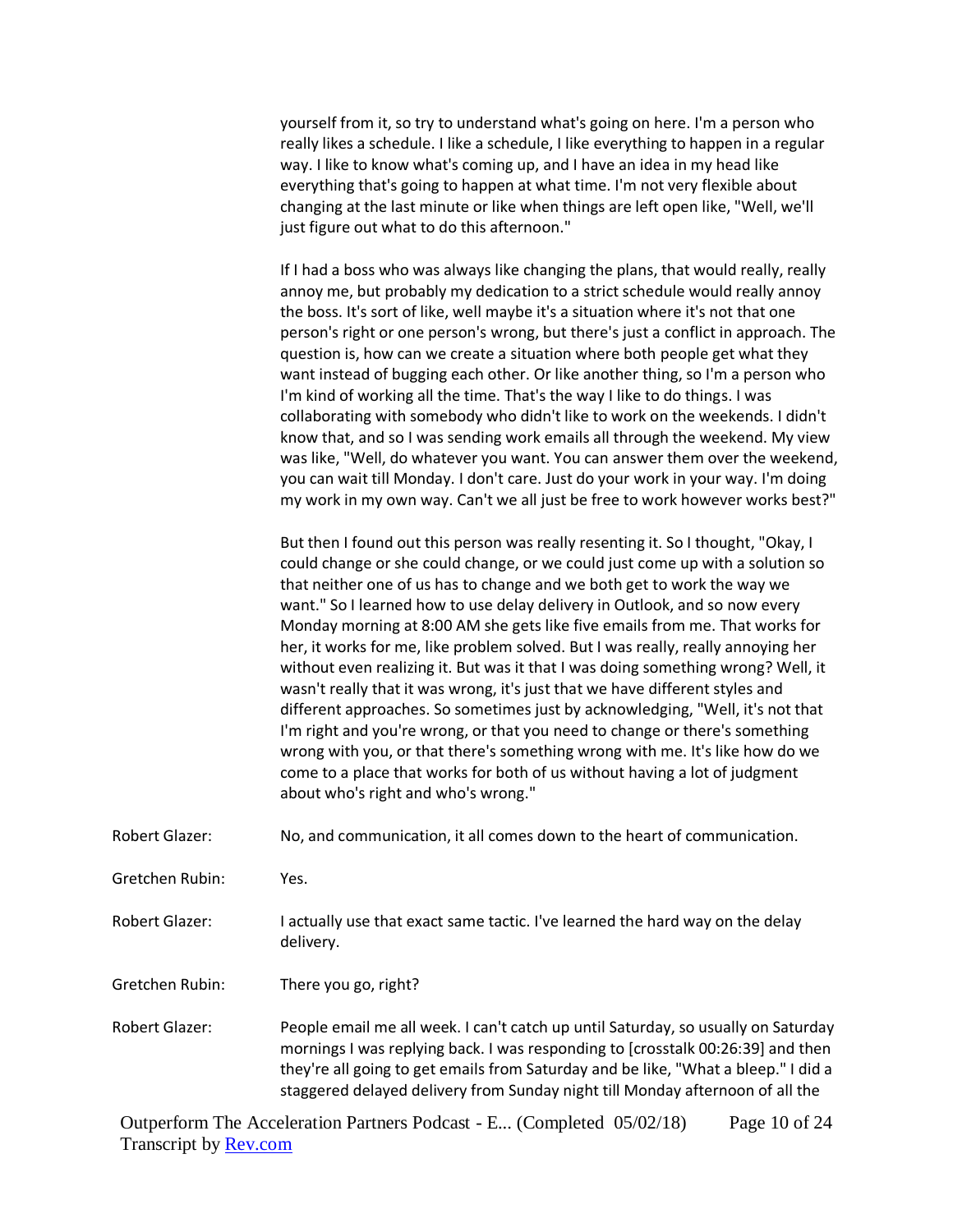emails. I've found that trick over the years. I think that's a really actually helpful one.

- Gretchen Rubin: Yeah, yeah. Sometimes it's just a matter of figuring it out. You're right, the communication is really the hard thing. I only kind of by chance found out that I was annoying this person. She did not tell me directly. I wish she had just told me directly because I wouldn't have been mad. But it is oftentimes, you're right, the communication is what is key and often people shy away from that. That's another thing. Maybe the more profound thing is if there's a problem, try to communicate with the person. In an impersonal calm way, is there a solution that we can figure out for this rather than people walking around in kind of a simmering state of resentment, or anger, or boredom, or fear, or whatever it might be.
- Robert Glazer: Yeah, because my perspective, I'm taking the time on a Saturday to get back to you. I thought you'd be appreciative, but it creates the need for them to feel like they need to respond. It's usually, the communication is at the heart of most of these issues.
- Gretchen Rubin: I do massive amount of work Saturday and Sunday morning. That's one of my best times to work.
- Robert Glazer: I love to work then.
- Gretchen Rubin: I'm just flooding people, flooding people. I know there's people, and there are people who have said to me, "I'm fine. Just send it on the weekend but I'm not going to tell you I'm going to necessarily get back to you until Monday." I'm like, "Cool, whatever you want." I'll always mark it. If it's urgent, I will mark it urgent and say, "I need an answer right away." I always just assume that this is for you to do at your convenience. What I do, there's no urgency really, rarely is there urgency. But it's very good to just have that conversation because then it's like, okay. We just all know how to proceed. I think you learn with experience, like let's have that conversation, on your first day. Or like my husband who hires a bunch of people, he'll say, "I expect you to email me back as soon as you can and I mean at night, over the weekend, that's the kind of job that this is." Everything happens right away.
- Robert Glazer: But he's clear about it.

Gretchen Rubin: But he's clear. A lot of people like to work that way. They like urgency, they like that sense. You could say, ooh people should take a break from their phone or whatever, but that's the kind of workplace that he fosters. Right, and when you're clear about it then ... Or, somebody could push back and say, "Well listen, I can do that somewhat but from 6:00-9:00 that's family time, I just can't do that. If it's other than that I will, but during that time no," then it would be up to my husband to say well, can he live with that. Probably he could. You know what I mean? Again, it's, like you say, communication. Let's talk it through. What

Outperform The Acceleration Partners Podcast - E... (Completed 05/02/18) Transcript by **Rev.com** Page 11 of 24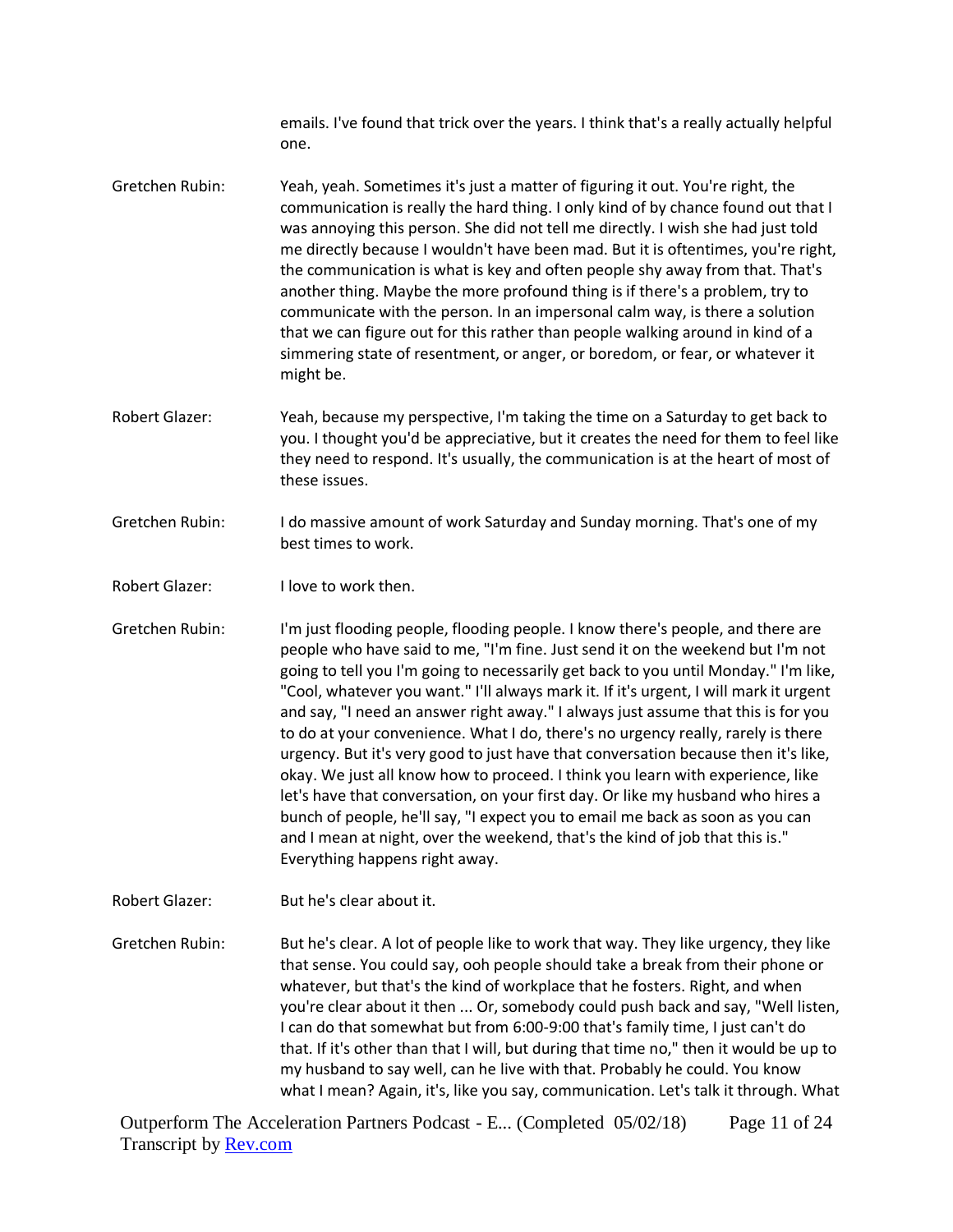works for you, what works for me, can we find a way to figure out something that works for both of us? Rather than saying, everything's all or nothing.

Robert Glazer: Yeah, and that's actually a good segue to the work environment. We have tended to associate happiness with engagement, which is why we're always measuring it and asking people why they're happy because we just think that intuitively if they're not happy they're not engaged and they're not doing a great job. What is your research tell you about happiness in the work environment?

Gretchen Rubin: Well, as I said, one of the two most important things are, do you have a friend at work and do you feel like your boss cares about you, your direct boss not your charismatic boss who gives a big keynote, but your actual report, who you report to. Then people do need a sense of purposefulness that what they're doing is contributing. I think that the larger idea of this is growth, and that people are happier when they live in an atmosphere of growth. Growth is, are you fixing things, are you moving things along, are you contributing, are you learning, are you making something better, something that's not working that well are you making it better, are you adding to the world. For some people that's very important to have a mission, like, "I'm bringing water to the desert." Then for some people it's just like, "I just want to do a great job for my team and really deliver this product to a customer who's going to feel like they got what they wanted."

> Nobody wants make work, or things that feel arbitrary or pointless. You want to have that feeling of growth. Without the feeling of growth, people start to feel kind of paralyzed or stagnant, or like their life is going nowhere. It's sort of like are you having opportunities? Maybe you haven't really done many public presentations, but now you're starting to do public presentations. The problem with the atmosphere of growth is it's kind of scary at the beginning. You can feel insecure, you can feel resentful, you can feel dumb. You're like, "Okay, I'll give a presentation," and maybe that's really intimidating. Then you do it a couple more times and then you feel better about it. Then you're like, "Wow, I've got a new skill. I can absolutely stand up in front of a group of 500 people and give a big presentation." That's growth. I think that's a big part of [inaudible 00:31:30]

> And feeling control. One of the things that is a major happiness stumbling block is when people feel like they don't have control. Feeling like you don't have control of your time. We were just talking about this, right? Email is a way that people feel like they're not in control of their time. How do you feel like you're in control of your time? Are you working in your own way? Are you allowed to make choices? Are you allowed to do things in your own way or do you feel micromanaged where somebody's constantly telling you what to do? That's not a good feeling. People want to feel that sense of control.

Robert Glazer: Should leaders focus more on capacity building overall with employees in terms of the ... Sometimes growth for growth's sake in a job isn't available, but you were talking before about speaking or just doing things outside of their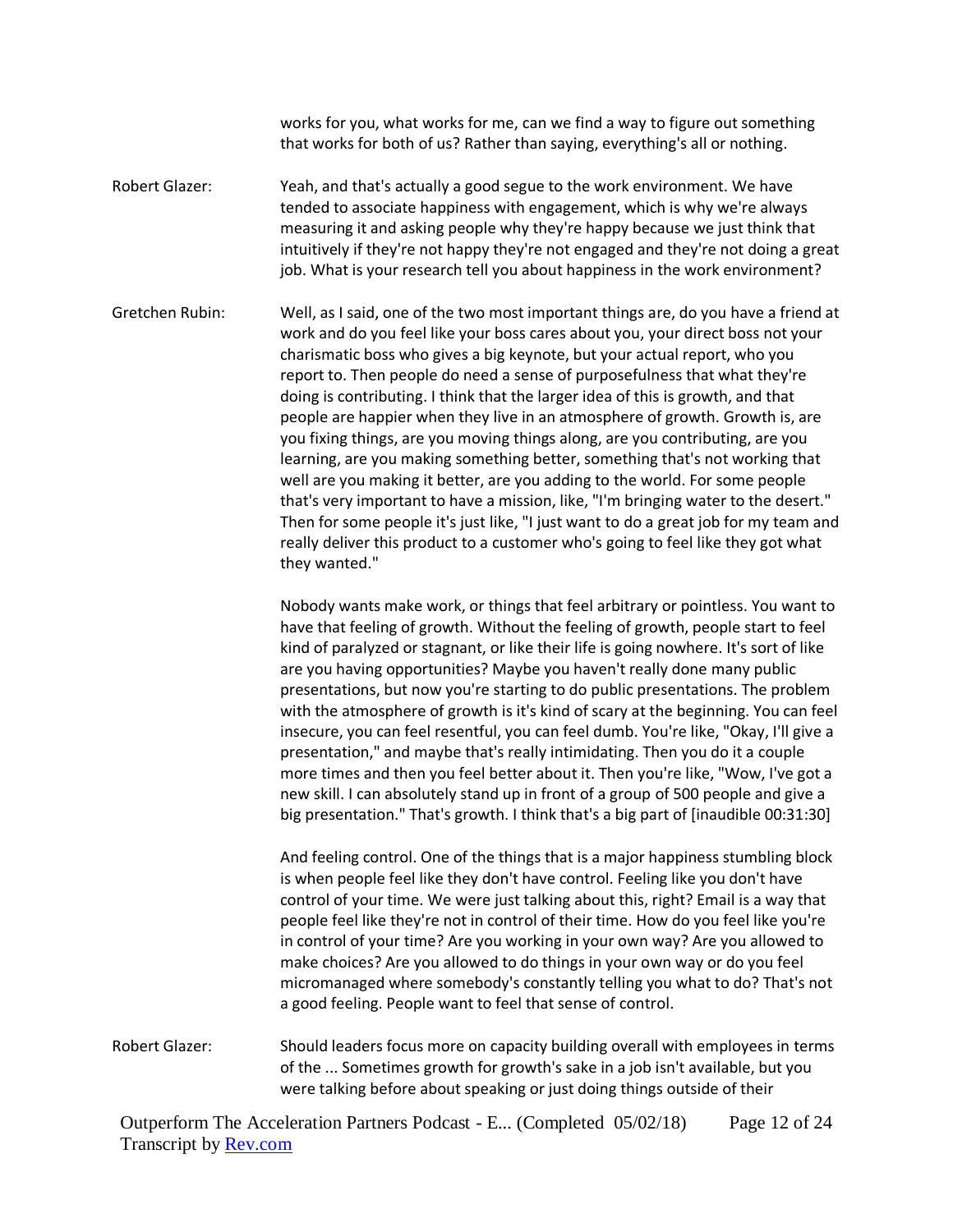comfortable zone. Is just the ability to increase your capacity correlated with your ability to become happier, or be happier with what you're doing? Gretchen Rubin: Well, I don't think it would be just growth for growth's sake because people might get very annoyed by that. Like, "Why am I supposed to be doing these online modules to teach me something that I don't need to know how to do?" Nobody wants to do something that seems totally random. That just feels like you're being controlled. I think part of it is that it needs to feel like it's purposeful growth, that there's a reason that I'm learning this. I'm going to be able to put it to use. There's some point to it. I think just like saying to people like, "We're going to go around the room and everybody's going to public speak so that everybody gets better public speaking," I don't know that that would be helpful in all circumstances. It might be in some, but in some places somebody might be like, "That's just not my skillset. I'm not interested in that. I don't have to do that. You might as well teach me to juggle." Robert Glazer: But what if you put it ... One thing we tested this year was really getting everyone to focus on their personal goals and share those. What if you said, "Look-" Gretchen Rubin: Oh right. Yeah, yeah, yeah, yeah, yeah. Well, what's interesting though about sharing goals and this kind of gets me to my personality framework, The Four Tendencies, for some people if they share a goal it's very powerful for them and that really helps them meet a goal and take a goal seriously and feel like it's an act in the world. But there's a certain number of people for whom if they tell people their goals and their aims, they kind of lose their magic. They do better when they keep it private. They don't like to tell people. Often if they are in a situation where they have to share it, or they do share it for whatever reason, then they kind of drift away from it. It's a really interesting distinction among people. It's not universally helpful for people to disclose. Robert Glazer: That's good to know because I think a lot of companies are moving towards very open goal setting, transparency. You're saying that might be good for most people, it might not be good for everyone. Gretchen Rubin: Yep. Robert Glazer: Alright, let's put a pin in that for one sec. We're going to take a quick break for a message from our sponsor, and then we'll be back to chat more with Gretchen. Adam Grant: Hi, I'm Adam Grant. As a Wharton psychologist, I spent most of my career studying two big questions. How do we unlock original thinking and build cultures of productive generosity? With those questions in mind, I recently cofounded a pretty extraordinary community dedicated to discovering groundbreaking ideas while trying to make the world a better place. It's called The Next Big Idea Club. Together my friends Malcolm Gladwell, Susan Cain, Dan Pink, and I searched far and wide for the eight most original, most essential non-

Outperform The Acceleration Partners Podcast - E... (Completed 05/02/18) Transcript by **Rev.com** Page 13 of 24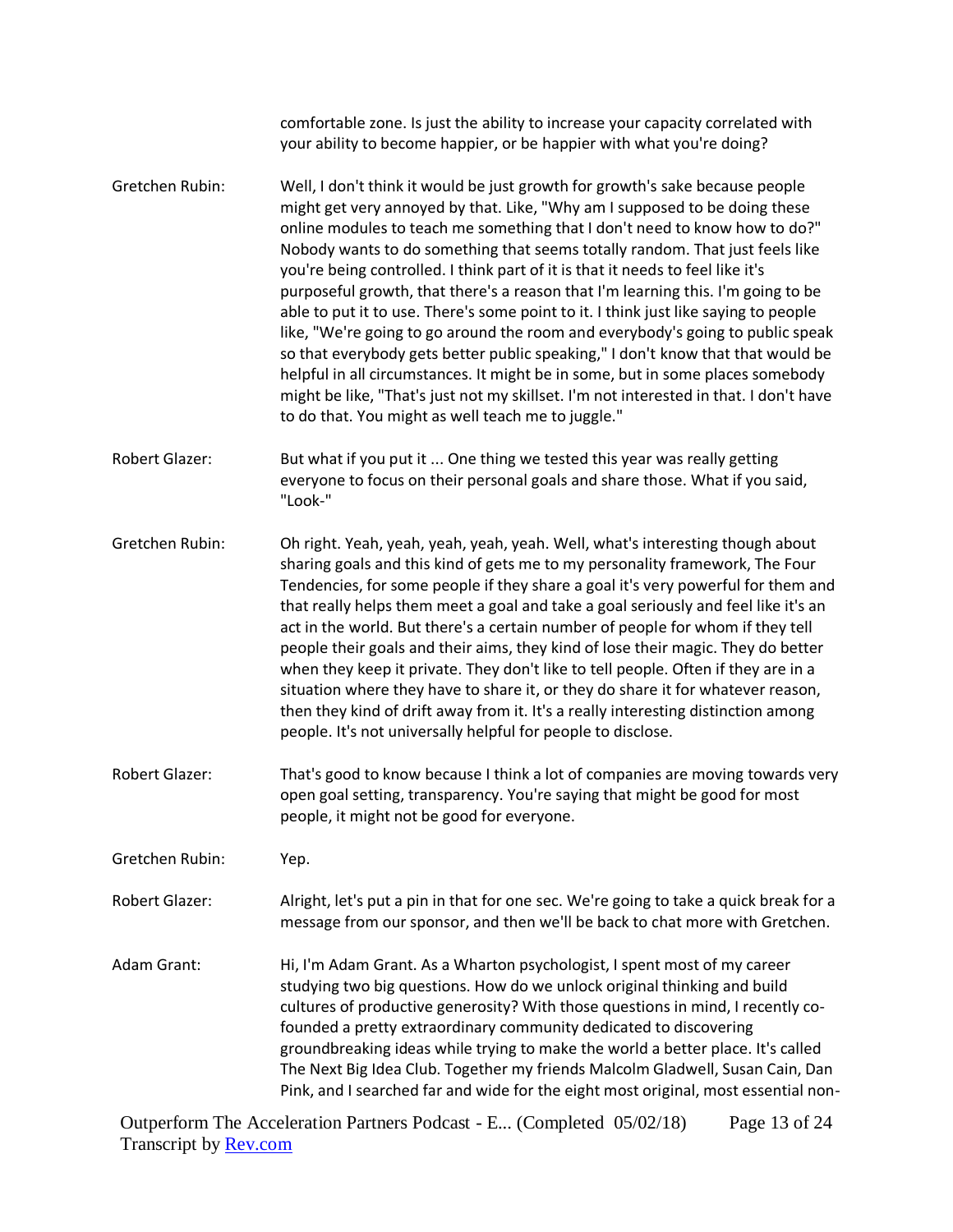fiction books of the year, and we send them straight to you. We also interview the authors and we send you the key insights across video, audio, and text formats. Remember, this is a book club, so when you join the exclusive online forum, you get the chance to discuss every season's selections not just with other members, but also with me, Malcolm, Susan, and Dan.

Robert Glazer: Get insider insights from Dan Pink, Malcolm Gladwell, Susan Cain and Adam Grant and sign up for The Next Big Idea Club today at www.nextbigideaclub.com/10off and get 10% off your subscription.

> Alright, welcome back. Well Gretchen, before we jump into the four tendencies, which we were talking a little bit about before the break, I actually wanted to go over one of your quotes that I have seen in a few places, which is definitely one of my favorite, which is, "What you do every day matters more than what you do once in awhile." I've thought about this quote a lot. There's actually a lot of different ways to interpret it. I really wanted to ask you how you originally meant it.

Gretchen Rubin: Well I think you're right. I think it has a lot of different ... You can think about it in the positive, you can think about it in the negative. I'm sure there's many exceptions to it. Sometimes what you do once in awhile matters more than what you do every day. The opposite of a profound truth is also true. This was something that occurred to me, I was writing my book Better Than Before, which is all about habit change, the 21 strategies that people can use to make or break their habits. One way to think about it is what you do every day matters more than what you do once in awhile like for healthy eating, or for exercising. It's better to go for a half a mile walk most days than to go for a five mile run once every two months. It's better to eat healthfully most days than to be extremely strict one day and then call it off, or to give up sugar for Lent and then eat tons of sugar the whole rest of the year. It's like Lent is not as important as what you eat every day.

> But it's also helpful to remember in the opposite. It can often be reassuring. I could say something like, "Well you know, it's really important for me to tuck my children into bed at night, but sometimes I can't do that. Sometimes I have evening plans and I just can't be there to tuck them in." But the fact is what I do most days matters more than what I do once in awhile. If sometimes I can't do it, that's okay because most of the time I'm doing that. I don't have to beat myself up too much. I think it can be both a helpful reminder and also a reassurance.

- Robert Glazer: Yeah, I immediately thought about my kids when I read that, in terms of if you're attentive one day of the week but ignoring them the rest of the week then probably doesn't help.
- Gretchen Rubin: Yeah, yeah. You want to think about how can you do something most ... Almost everything, like looking at habits and happiness, for almost everything that

Outperform The Acceleration Partners Podcast - E... (Completed 05/02/18) Transcript by **Rev.com** Page 14 of 24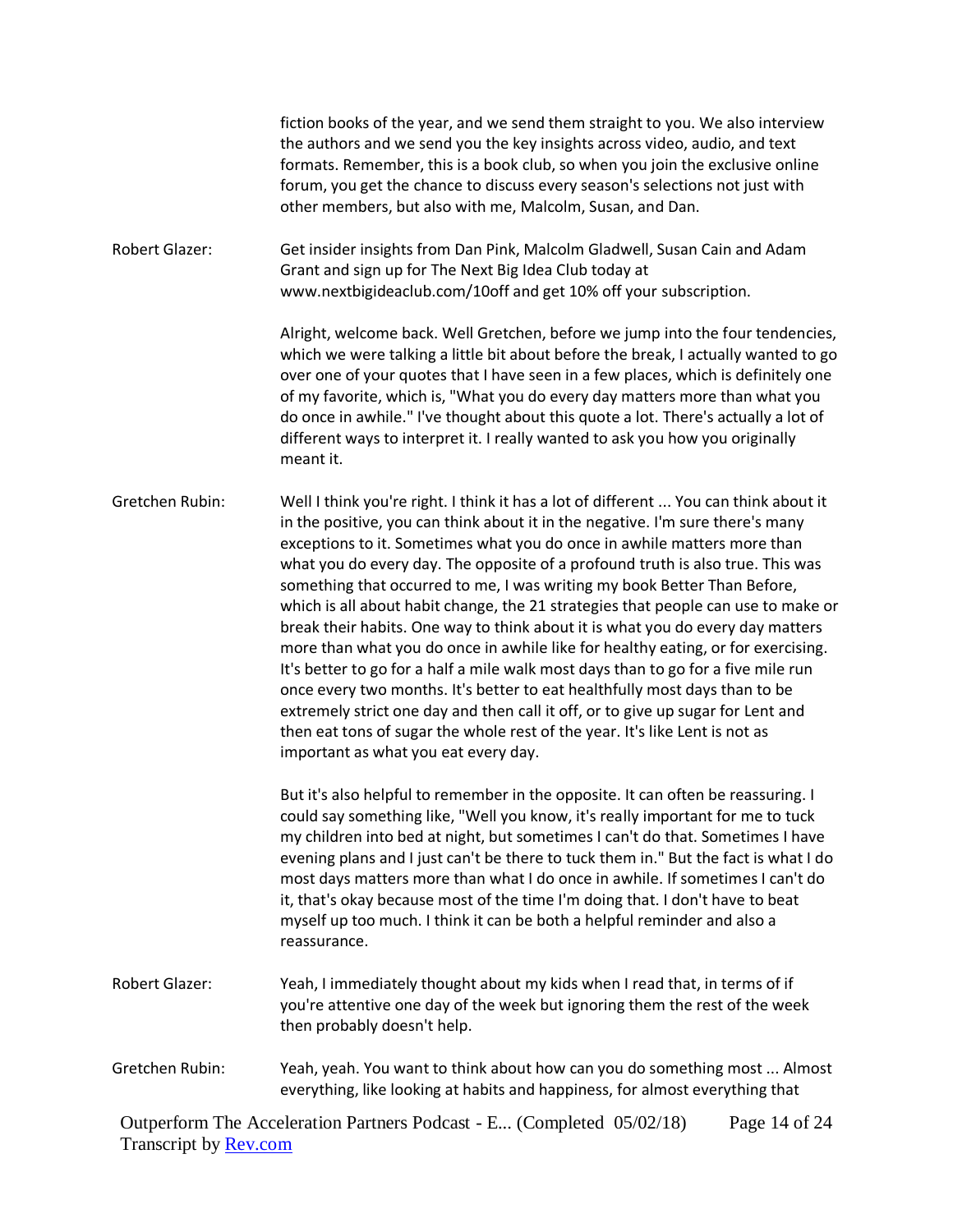|                       | people want to do to make themselves happier, there are things that are daily,<br>they're habit things. They're things that you would do often many times in your<br>life. It's not like going to a 10 day meditation retreat one time. It's like how do I<br>meditate most days for the indefinite future. That's what really is often what's<br>at stake. It's like yeah, maybe you want to spend the weekend clearing your<br>whole house out, but then the question is how do you maintain it little by little<br>over every single day. I think it really is helpful as you're trying to think about<br>how can you be happier, healthier, more productive, more creative, to think<br>about how can I do these things most days, or even every day rather than trying<br>to do heroic efforts every so often. A lot of times in the end they just don't stick.<br>They don't matter as much.                                                       |
|-----------------------|----------------------------------------------------------------------------------------------------------------------------------------------------------------------------------------------------------------------------------------------------------------------------------------------------------------------------------------------------------------------------------------------------------------------------------------------------------------------------------------------------------------------------------------------------------------------------------------------------------------------------------------------------------------------------------------------------------------------------------------------------------------------------------------------------------------------------------------------------------------------------------------------------------------------------------------------------------|
| <b>Robert Glazer:</b> | No, I think that's really important for everyone who's doing crash diets, or trying<br>to be nice for a day. It really is a great framework to think about what matters<br>and-                                                                                                                                                                                                                                                                                                                                                                                                                                                                                                                                                                                                                                                                                                                                                                          |
| Gretchen Rubin:       | It's a long game. Life is the long game. How do you keep this going for the long<br>game. Yep.                                                                                                                                                                                                                                                                                                                                                                                                                                                                                                                                                                                                                                                                                                                                                                                                                                                           |
| <b>Robert Glazer:</b> | Before the break we were talking a little bit about The Four Tendencies, which is<br>your new book. It's a personality framework that you've identified that divides<br>all of us into four types. I took the quiz and I learned that my dominant<br>tendency is upholder. I'd love to hear. Explain-                                                                                                                                                                                                                                                                                                                                                                                                                                                                                                                                                                                                                                                    |
| Gretchen Rubin:       | I already knew. I could tell that from you already. I wish you'd had me guess and<br>I would've guessed right. Ha ha.                                                                                                                                                                                                                                                                                                                                                                                                                                                                                                                                                                                                                                                                                                                                                                                                                                    |
| Robert Glazer:        | We can go back.                                                                                                                                                                                                                                                                                                                                                                                                                                                                                                                                                                                                                                                                                                                                                                                                                                                                                                                                          |
| Gretchen Rubin:       | I forget what you said that was the tip-off.                                                                                                                                                                                                                                                                                                                                                                                                                                                                                                                                                                                                                                                                                                                                                                                                                                                                                                             |
| Robert Glazer:        | Alright, so explain me and then what the other ones are that would be really<br>great.                                                                                                                                                                                                                                                                                                                                                                                                                                                                                                                                                                                                                                                                                                                                                                                                                                                                   |
| Gretchen Rubin:       | Okay, yeah. I'll just briefly describe them. Most people can tell what they are<br>from a brief description, but there is a quiz you can take online at<br>happier[inaudible 00:39:08].com/quiz, or you can just go to my website,<br>gretchenrubin.com. 1.3 million people have taken this quiz now. It's free, it's<br>quick. But like I said, actually a lot of people don't even need to take the quiz,<br>they just know what they are from a very, very brief description. The four<br>tendencies divides people into upholders, like you, upholders, questioners,<br>obligers, and rebels. It has to do with how you respond to expectations. All of us<br>face two kinds of expectations. The expectations that come to us from the<br>outside like a work deadline or a request from a friend. Then we have our own<br>inner expectations like my own desire to keep a New Year's resolution, my own<br>desire to get back into playing guitar. |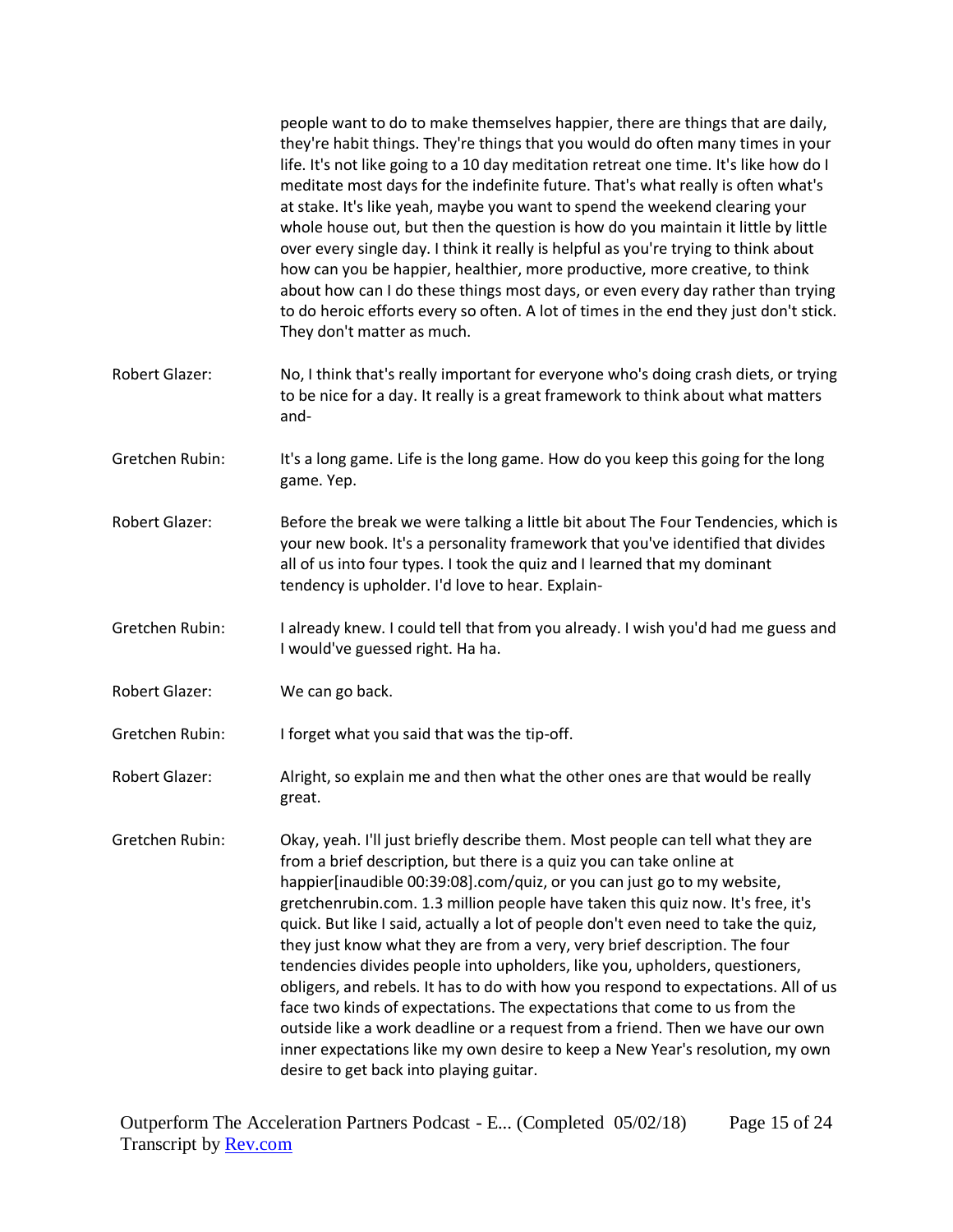Upholders readily meet outer and inner expectations. They meet the work deadline, they keep the New Year's resolution without much fuss. They want to know what other people expect from them, but their expectations for themselves are just as important. Then there are questioners. Questioners question all expectations. They'll do something if they think it makes sense. They make everything an inner expectation. If it meets their inner standard, they will meet it. If it fails their inner standard, they will resist. They typically will rail against anything arbitrary, inefficient, irrational. That's what sets them off.

Robert Glazer: That is my youngest son.

Gretchen Rubin: Oh, there you go. It often shows up very early, the tendencies. Then there are obligers. Obligers readily meet outer expectations but they struggle to meet inner expectations. I saw this for the first time when I was coming up with a framework when a friend of mine said, "When I was in high school I was on the track team and I never missed track practice, so why can't I go running now on my own?" Well, she's an obliger. When she had a team and a coach waiting for her, she had no trouble showing up. When she was trying to go running on her own, she struggled. These are the people who will never let down a client. They would never not meet a deadline at work, but then when they're trying to start meditating every morning they can't stick to it. That's a challenge.

> Then finally rebels. Rebels resist all expectations outer and inner alike. They want to do what they want to do in their own way in their own time. They can do anything they want to do, anything they choose to do, but if you ask or tell them to do something they're very likely to resist. Those are the four, and there are not the same number of all of them. The biggest tendency for both men and women, the one that the largest number of people belongs to is obliger. You either are an obliger or you have many obligers in your life. That's a big tendency. After that questioner. The smallest tendency, it's a conspicuous tendency but it's a small tendency is rebel and upholder, which is your tendency and my tendency, you and I are both upholders, only slightly larger. Not many people are upholders, which I don't know if you've noticed that, but most people are not upholders.

> I can usually spot a fellow upholder coming. For you I was like, I think this guy is starting to sound like an upholder. That's the framework. Again, you can take a quiz if you go to grtechenrubin.com or maybe you just know what you are from listening to the short description.

- Robert Glazer: I'm going to make a guess that rebels, a lot of them work for themselves?
- Gretchen Rubin: Well that's interesting. A lot of rebels do. They often, because they don't want to have a boss. Some rebels though, it's hard for them because they don't want to tell themselves what to do. That can be hard if you're trying to go out on your own. I guess what I should say is the tendencies don't tell you anything else about somebody. It doesn't tell you how ambitious somebody is, how analytical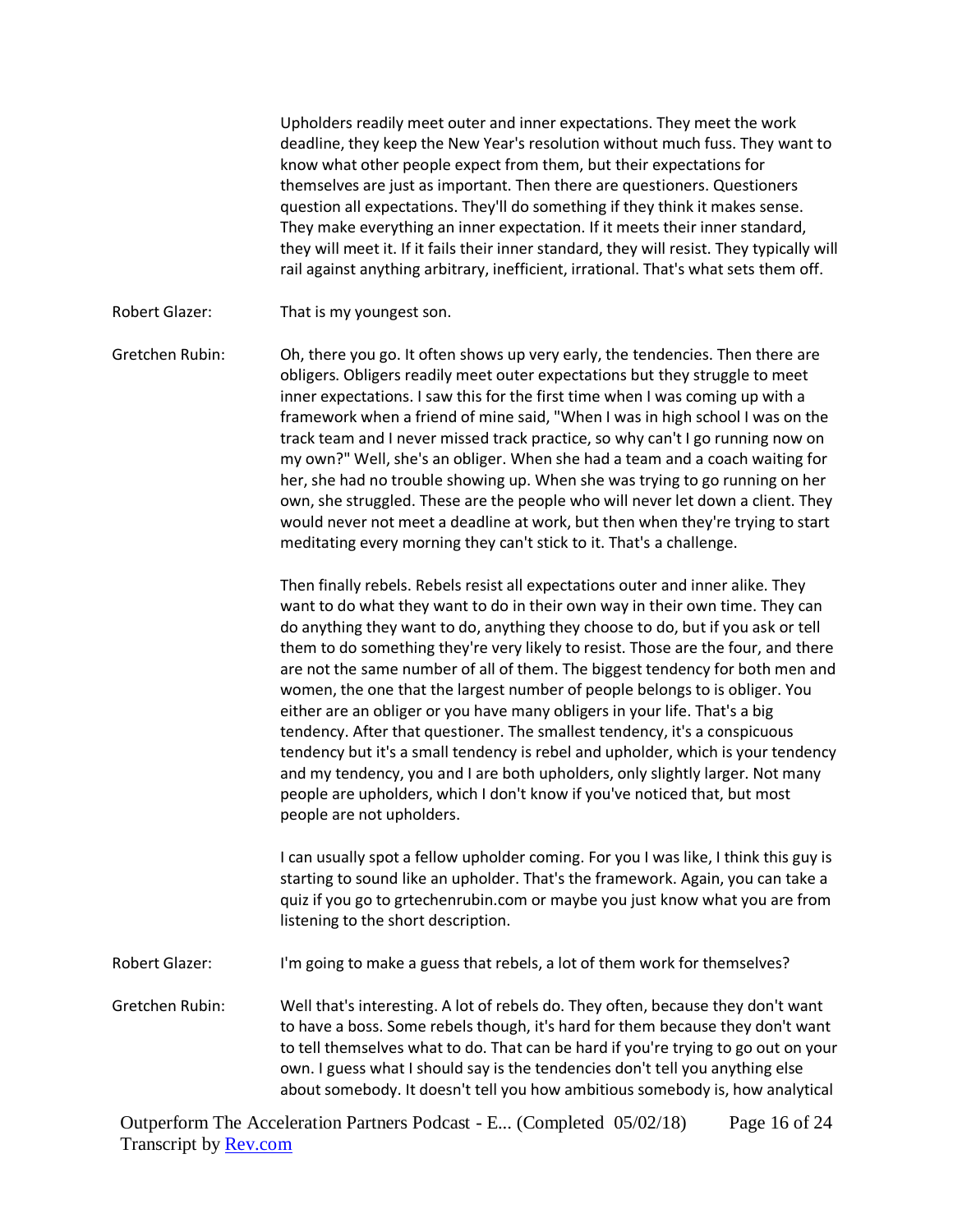somebody is, how curious somebody is, how considerate of other people's feelings, how idealistic, how adventurous. If you have a highly ambitious, driven rebel, they could work for themselves because they're like "I want to be a big success." They can do anything they want that they think is going to make them a success. They could be very successful if that's what they want. But if they don't want that, if they don't have the other parts of their personality like that, then they might not succeed there because they're just out and on their own.

It's interesting, some rebels are very attracted to areas of high regulation like the police, the clergy, the military, or large corporations with lots of rules, which puzzled me for a long time. But what these rebels describe is that they feel like they need rules to push against, that when they're in this place with lots of rules it's almost like that gives them the energy. It's like pushing off from the side of the swimming pool, and that if they're not in an environment like that they kind of get paralyzed or they just go stagnant because there's nothing to create the energy. They kind of need the energy of resistance, but then they find a way to succeed within it. They're in the military and they're like, "Well, I'm really successful in the military but I always find a way around the rules. I break the rules sometimes, but somehow I find a way to succeed."

It's hard to make generalizations because there's so many ... Some rebels are really good at sales because it's like, "Hey man, you just do whatever you need to do to make a sale," and a rebel's like, "Okay. Alright, that's awesome." But then usually people of other tendencies could also go out on their own and could also be good salespeople. You could say questioners make good journalists. Well questioners do make good journalists, but people of the other tendency also make good journalists. There's so many factors that make someone suited to a profession.

- Robert Glazer: How can someone use these either personally or professionally? What is the best way for them to think about how to use these and how to relate to folks that are similar or different?
- Gretchen Rubin: Yeah, I think you're right. You can use it to manage yourself better, and you can also use it to communicate better with other people, like to minimize conflict, and to persuade better, and to figure out how to get things done. I think the thing when you're dealing with yourself, all the tendencies have strengths and weaknesses, and they all include people who have been really successful and also big losers. It's not a question of wishing that you were a different tendency, but figuring out how to harness the strength of your tendency, and then offset the limitations and weaknesses of your tendencies. So for instance let's take obligers because that's the biggest group. Obligers are often frustrated because they see themselves meeting other people's expectations but they're not meeting expectations that they have for themselves. They're like, "What's wrong with me? Can't I make myself a priority? Can't I keep promises to myself? Why can't I make time for what's important to me?" That's frustrating.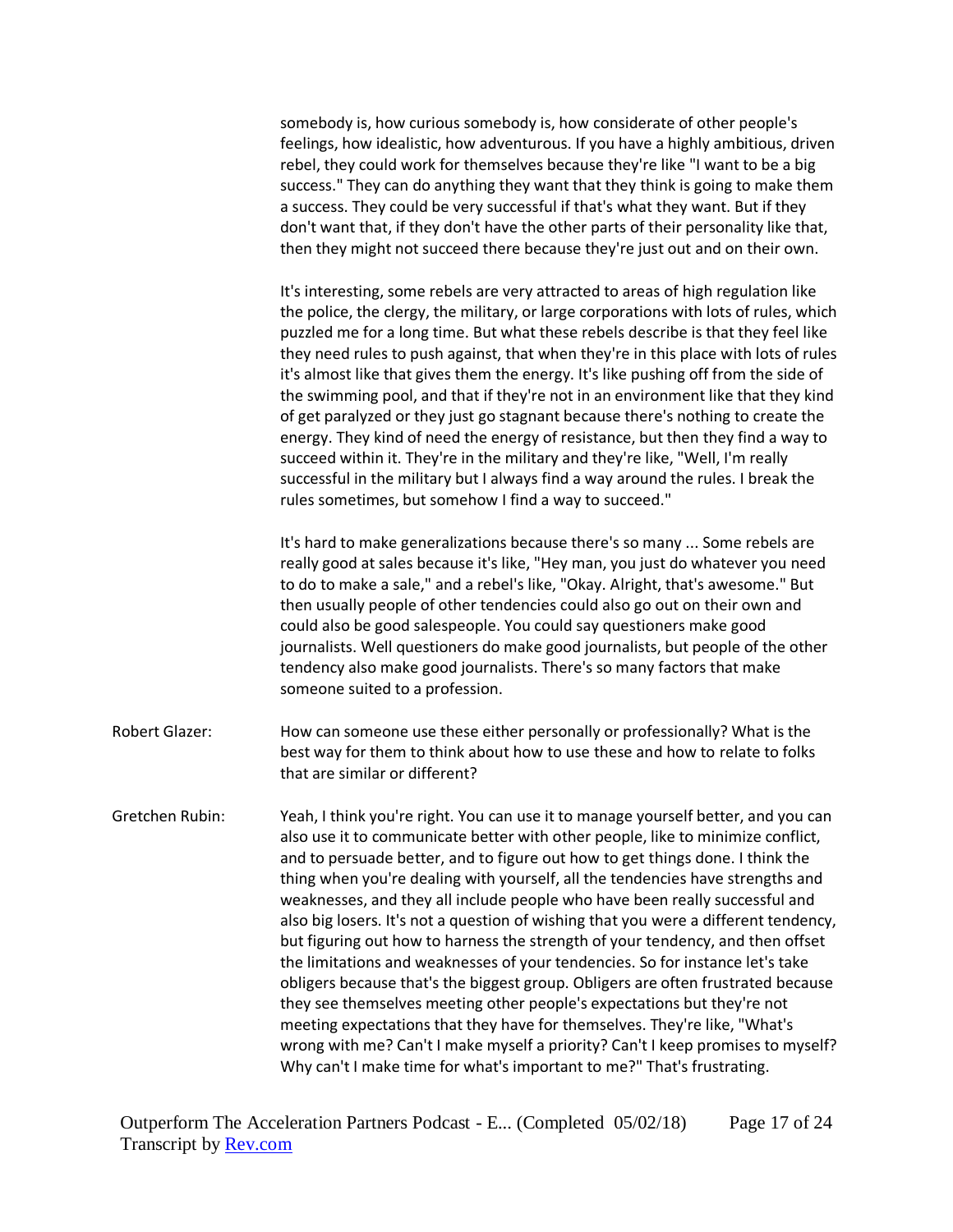Once you know that you're an obliger, then the solution of this problem becomes extremely clear and straightforward and simple, which is outer accountability. To meet inner expectations, obligers need outer accountability. That's just what they need. They can say things like, "Well, I don't know to be dependent on outer accountability." It's like well, I don't know what to say, this is what works for obligers, outer accountability. If you want to read more, join a book group. If you want to exercise more, take a class, work out with a trainer, work out with a friend who's going to be annoyed if you don't show up. Take your dog for a run who's going to be so disappointed if he doesn't get to go for his run. Think of your duty to be a role model for other people. Think of your obligation to your future self. There's a million ways to create outer accountability once you know that is what you need. Obligers need outer accountability.

But, it's complicated because rebels often do worse with outer accountability. They resist outer accountability. They don't want someone looking over their shoulder and enforcing. That doesn't work for them. You need to take that into account. Okay, if I'm dealing with a rebel, I will definitely write emails in different ways depending on what tendency of person that I'm communicating with. You can give your message in a way that's going to resonate more with them, and then also with yourself. So for instance, questioners, questioner is very focused on justification. They need to have reasons. They always are saying, "Well why should I?" They have to get the answers to that.

Whenever I talk to a questioner who's like, "Well, I really want to eat healthfully. I don't know why I'm not." Questioners usually once they make up their mind to meet an inner expectation they can do it. My answer is always are you really convinced? Have you really decided in your own mind this is ... There's a lot of theories about how you should eat. Do you in your own mind have perfect clarity about what you think is the best way for you, the most efficient, the most justified reason for you to do it. Usually they're like, "No, because some people are telling me to eat paleo, but then sometimes people are telling me to be vegan and I don't really know what's the best way." I'm like you've got to get that clarity because once you know what you expect from yourself, that's when questioners do well.

Now if I'm talking to a questioner ... I'm married to a questioner so I know what it's like to talk to a questioner ... You always have to explain why. You can't just ask them to do something because they're going to be like, "I'm not going to do that just because you tell me to. Why should I do that?" Like if I said to my husband, "Will you pick up smoked turkey on the way home," the fact is he wouldn't because he'd be thinking to himself, "Well, if you want smoked turkey, you pick it up. We have plenty of food at home. I don't understand why I have to run this errand." If I say to him, "Can you pick up smoked turkey on your way home because our daughter's going on a field trip and she needs to pack a brown bag lunch, and I don't have time to go to the grocery store today," he's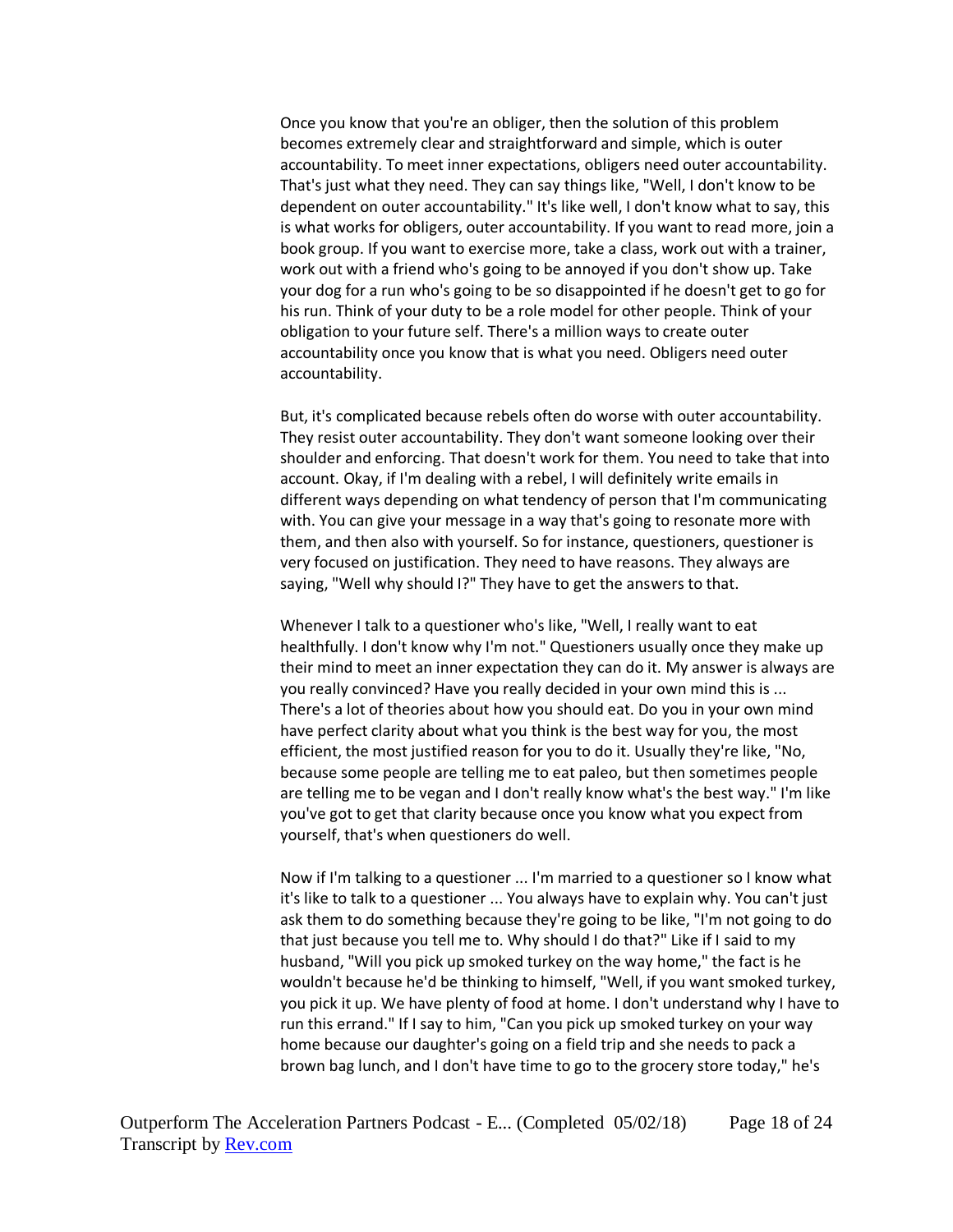like, "Oh, that's a good reason. Then I will do it." But I've learned I need to give him reasons.

If you have a questioner son, you have to explain why. If I'm telling you to memorize the multiplication tables, why? Why do you have to do that? There's an answer for that. But saying, "Because you're in fourth grade and all fourth graders have to memorize multiplication tables," or, "Because I'm the teacher and I say so," that's not a good reason. They often won't do something if they don't think there's a good reason. You've got to explain to them. You've got to take the time. It's sad to me to hear from so many questioners where they just won't do something because they don't understand why they should, even when it can have pretty big consequences for them, their refusal. But it's pretty easy to explain to them why they should do something. By the way, if there is no good reason why they should do it, then they shouldn't have to do it.

This is why it's good for all of us to have questioners around because if you have a questioner in the workplace, they're the ones that are saying, "Why should we switch to the new software? Why are we doing this by Friday? Why are we using this format? Why are we doing this at all?" That's useful because everybody else just would be not having those fundamental questions all the time. It can get exhausting too. That's the downside. It really can very profoundly affect how you manage yourself and how you manage other people.

Robert Glazer: That's really interesting because one of the things that we really train our team on is when they're asked questions, by clients, is to respond with a why. Oftentimes in even answering the question that they're being asked or responding to it, they're not understanding why they're being asked that and they may get it totally wrong. It goes to something we were talking about before where under-communicating just never is good. As you were saying that, it just occurred to me I think for any tendency, "Hey, can you get the turkey?" that you could probably check off a lot of people's buckets by explaining more about why you need the turkey, and why you can't get it, and what it's being used for.

Gretchen Rubin: But here's the thing, there's a time and a cost to explanations. Questioners often do drain and overwhelm other people because they need more information than other people want. See with my husband, just to take the very homely example, I don't want to get into that. He can ask me to do something and I will just assume he's got a reason. I don't need to have a lot ... I don't want to read a long email explaining this to me. If you need it by Friday, just tell me, "I need it by Friday." I actually am not interested in knowing why for your purposes you need this by Friday. That's just noise to me. You could say, "Well then maybe you don't really need to have it done by Friday. Maybe you could have it done by Monday, and so it's good to be a questioner." Well in some cases it is, but there's a cost to it.

> It's not always like more explanation is better because more explanation can sometimes exhaust people and if they don't want that information. I think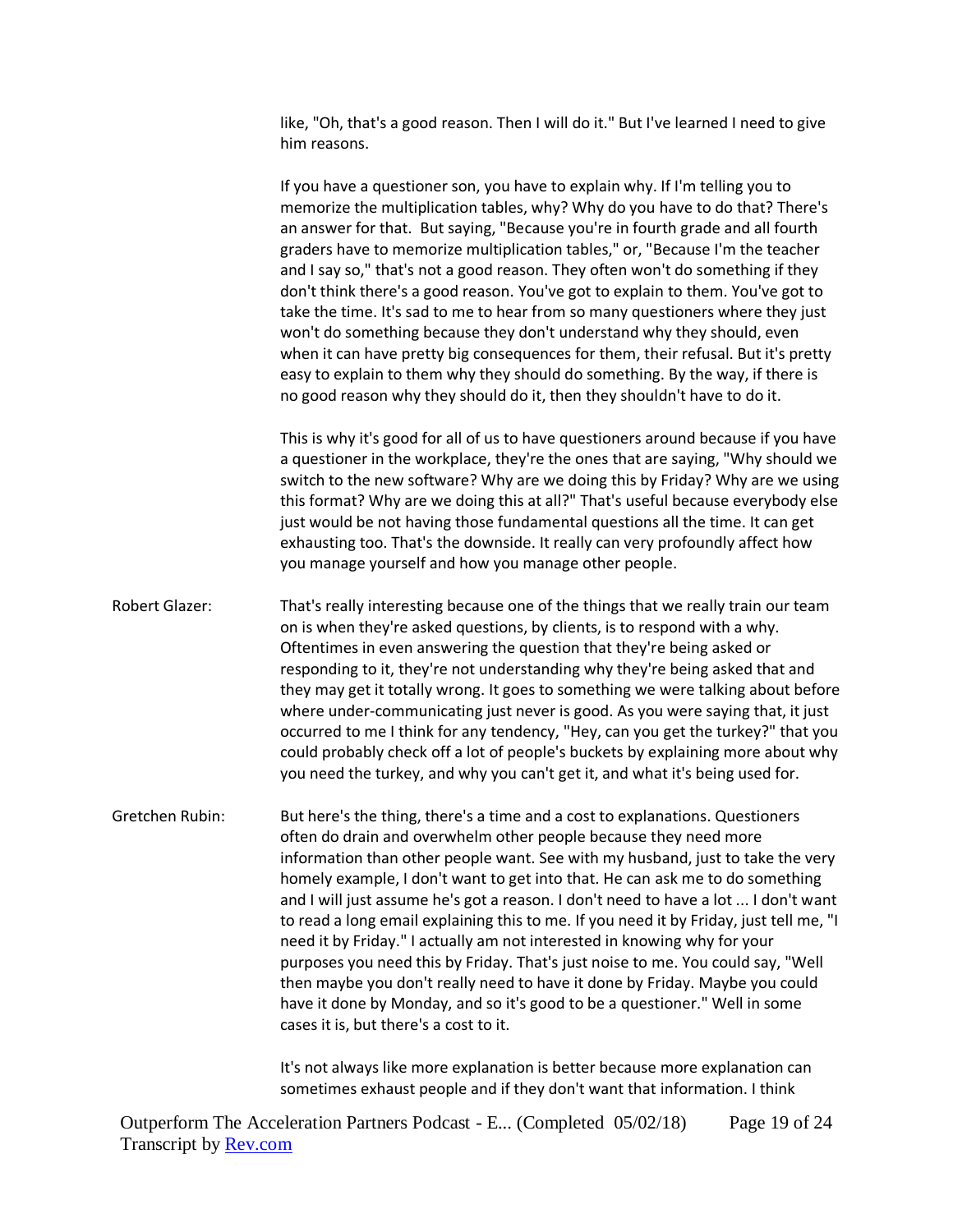there's ways actually that you can build this in. Nobody wants to be asked to do something that's arbitrary or totally pointless, so to a point it's important. You could imagine, like let's say I'm the boss and corporate has decided we're going to do this new software and so I'm presenting it to the team. "Okay, we're going to use this new software." I could give a brief presentations explaining, "This is the reason that we're doing, this is what's happening," quick summary. Then I could say, "If you feel like you've heard enough about why we're switching software please feel free to return to your desks. If you would like to remain here, I am happy to answer your questions for as long as you need so that you can understand why we're making this change and why we think it's valuable."

That way some people are like, "Oh my gosh, who cares? I don't want to hear a lot about the ins and outs of 10 different software programs. Whatever. This is for you guys to decide, that's not my problem. I get to back to my desk and make sales calls," or whatever it is that I'm doing. But then the questioners who are like, "Hey man, I'm not going to switch software just because you say so. You got to convince me that this is going to go to the bottom line. What's you're thinking here? I don't get it." Then okay, your questions are going to get answers. I don't have to take everybody's time to do that because then some people start getting bored, and some people start getting annoyed, and then it's like a lot of tension. Is it bad that some people are asking these questions? No, it's positive. Does everybody need to be exposed to the same level of information? In some situations, not.

If I'm a doctor talking to a patient, well how much information is useful for that patient? Some patients have an inexhaustible desire for information, and that's a problem to deal with. Then others don't want any at all. Then you sort of want them to know enough, but you don't need to provide the same level. They might just find that to be overwhelming or distracting. It's just that people are different.

Robert Glazer: Yeah, you have to look for the cues it sounds like, and know your audience.

Gretchen Rubin: Then also not to take it amiss. Sometimes what happens with questioners is they get someone who's defensive or thin-skinned, that person can feel very defensive of being asked questions. It's like, "Okay, you don't have to feel attacked or like this person's undermining your judgment or your authority, they just want to have their questions answered." I can respond differently. If I'm an obliger and my boss just keeps saying, "Oh, just whenever this is a good time for you get back to me on this." You could say to your boss, "You know what, I really do better when we have deadlines. Let's sit down and talk through when do you need these things by because that's going to help me follow through. If you just leave everything like floating around, I just might never get around to it."

> Whereas with an upholder, that would work fine. That's how upholders basically tend to talk. When this works for you, will you do it, but then we expect people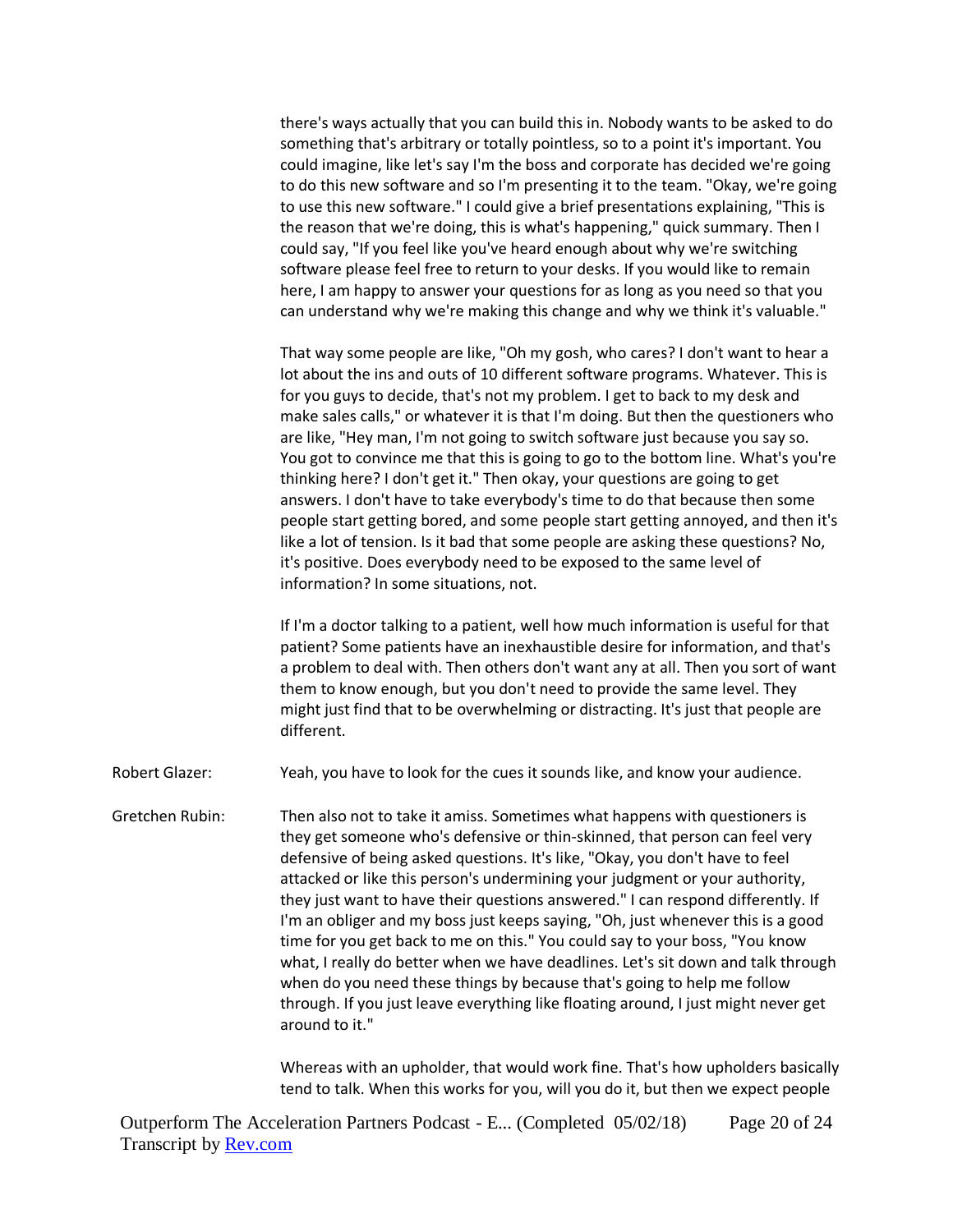to flawlessly execute on their own. It's like, well by the way that doesn't happen very often. Upholders often aren't good managers because they don't understand why other people need either to have more questions answered, or they need more autonomy and freedom of choice, or they need more accountability. It's like once you realize that, then it's like okay, well how do we build these things in for the people who need them.

- Robert Glazer: I now realize I was in a dialogue with a questioner this morning about getting on a conference call to discuss something that we would do or not do with this partner. My thought was that that call would be about asking the questions, but I got about 10 questions back around why we should be getting on the call to ask the questions.
- Gretchen Rubin: Right? Yeah.
- Robert Glazer: I was like, "The point of the call is to ask the questions. I don't have the answer to the question."
- Gretchen Rubin: Right. Right, right, right.
- Robert Glazer: So, that is now illuminating that for me.

Gretchen Rubin: Yeah, the funny thing about the tendencies is once you know about them, they're very obvious. I see them on TV shows, I see them in novels, I see them in movies, I see them in the people around me. There's certain things that are just tip-offs, like things that people say. You're like, "Okay, that person's probably a this." Really you can start tailoring your communication in a way. So for instance, I'm an upholder and kind of the opposite of the upholder is the rebel. But whenever I'm saying something to a rebel, like when I'm trying to ... I don't really have anybody who works for me, but I kind of collaborate and team up with people for different things. With a rebel it's always like, "If you have the time and the inclination, could you do this?" Or, "If this works for you, might you consider doing this?" This is something that I found really interesting and I thought well maybe you would find it interesting too."

> I made the mistake, I found this great ... I don't even remember what it was, but like this hashtag that was hilarious, and I emailed a rebel friend. I'm like, "Oh my gosh, you have to go onto this hashtag," and she refused. I was like of course she did. You can't tell a rebel, "You have to do this," because then they're going to be like, "No, I don't." "You have to read this." "No, I don't." "You're going to love this. You have to listen to this music." "No, I won't." I should've said something like, "Oh my gosh. I'm cracking up so hard looking at this. Have you seen it?" Then it's like-

Robert Glazer: Let it be their idea.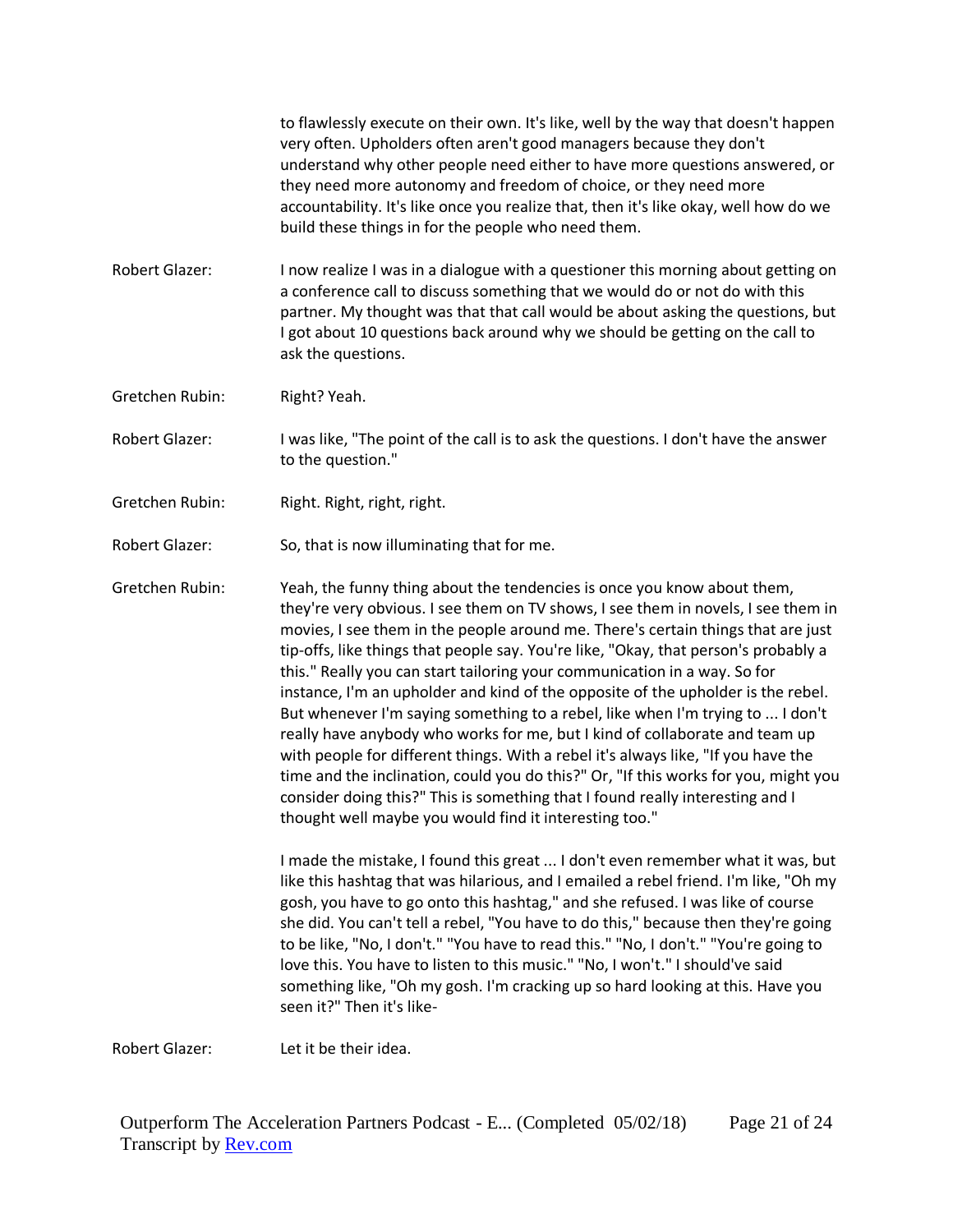| Gretchen Rubin:       | You can look at it if you want. I think it's hilarious, but do you? If you just want<br>to ignore it you can. But saying something like, "You have to," "You must," "You<br>said you would," that doesn't work for a rebel so you have to think about how<br>to communicate with them in a way that doesn't ignite the spirit of resistance.<br>Again, it sounds a lot harder than it is because once you see these patterns it's<br>very easy to think like, "Oh, well I see how if I added a sentence or two here it<br>would appeal to the questioner. I see if I added this, that, and the other thing it<br>would appeal more to an obliger. If I said this, that, the other thing, it would<br>appeal more to a rebel." One of the things I love is signage and seeing what<br>signs appeal to what tendencies, or even who wrote it. A lot of times you can<br>tell the tendency of the person who wrote a sign, like vernacular signs, signs<br>that people leave in an office kitchen or something like that. |
|-----------------------|------------------------------------------------------------------------------------------------------------------------------------------------------------------------------------------------------------------------------------------------------------------------------------------------------------------------------------------------------------------------------------------------------------------------------------------------------------------------------------------------------------------------------------------------------------------------------------------------------------------------------------------------------------------------------------------------------------------------------------------------------------------------------------------------------------------------------------------------------------------------------------------------------------------------------------------------------------------------------------------------------------------------|
|                       | Somebody told me about, it is an advertising jingle from decades ago and yet<br>people still talk about it because it was so powerful. I think it's so powerful<br>because it appeals equally to all four tendencies. That is the line, "Only you can<br>prevent forest fires." That works for upholders, questioners, obligers, and<br>rebels. It's one sentence long. It's powerful. But \$50 fine for leaving your<br>campsite unattended, it's like well why  You can get into all kinds of signs that<br>will trip off people's different objections, but that's a great line. I think that's<br>part of why it's so memorable is because it works so well.                                                                                                                                                                                                                                                                                                                                                       |
| Robert Glazer:        | It makes you think.                                                                                                                                                                                                                                                                                                                                                                                                                                                                                                                                                                                                                                                                                                                                                                                                                                                                                                                                                                                                    |
| Gretchen Rubin:       | Yeah.                                                                                                                                                                                                                                                                                                                                                                                                                                                                                                                                                                                                                                                                                                                                                                                                                                                                                                                                                                                                                  |
| Robert Glazer:        | What's your next book going to be about?                                                                                                                                                                                                                                                                                                                                                                                                                                                                                                                                                                                                                                                                                                                                                                                                                                                                                                                                                                               |
| Gretchen Rubin:       | I'm doing a funny little book called Outer Order, Inner Calm, which is coming out<br>in March, because I've been intrigued ever since I wrote The Happiness Project<br>by how fired up people get about getting outer order. In the context of the<br>happy life, something like a messy coat closet or an overflowing in basket at<br>work, you've got files on the floor, it's like it's not a big deal and yet over and<br>over people say to me that when they get control of this stuff of their life they<br>feel more in control of their life generally. I just think it's kind of funny. It's<br>disproportionate. A friend of mine said to me, "I finally cleaned out my fridge<br>and now I know I can switch careers." I was like, "I know exactly what you mean<br>by that." I just wanted to do a fun little thing about creating outer order. That's<br>not a big book, that's a little book that I kind of couldn't resist.                                                                            |
| <b>Robert Glazer:</b> | Is that coming out-                                                                                                                                                                                                                                                                                                                                                                                                                                                                                                                                                                                                                                                                                                                                                                                                                                                                                                                                                                                                    |
| Gretchen Rubin:       | I couldn't resist writing it.                                                                                                                                                                                                                                                                                                                                                                                                                                                                                                                                                                                                                                                                                                                                                                                                                                                                                                                                                                                          |
| <b>Robert Glazer:</b> | It's coming out-                                                                                                                                                                                                                                                                                                                                                                                                                                                                                                                                                                                                                                                                                                                                                                                                                                                                                                                                                                                                       |
| Gretchen Rubin:       | In March.<br>Outperform The Acceleration Partners Podcast - E (Completed 05/02/18)<br>Page 22 of 24                                                                                                                                                                                                                                                                                                                                                                                                                                                                                                                                                                                                                                                                                                                                                                                                                                                                                                                    |
|                       |                                                                                                                                                                                                                                                                                                                                                                                                                                                                                                                                                                                                                                                                                                                                                                                                                                                                                                                                                                                                                        |

Transcript by **Rev.com**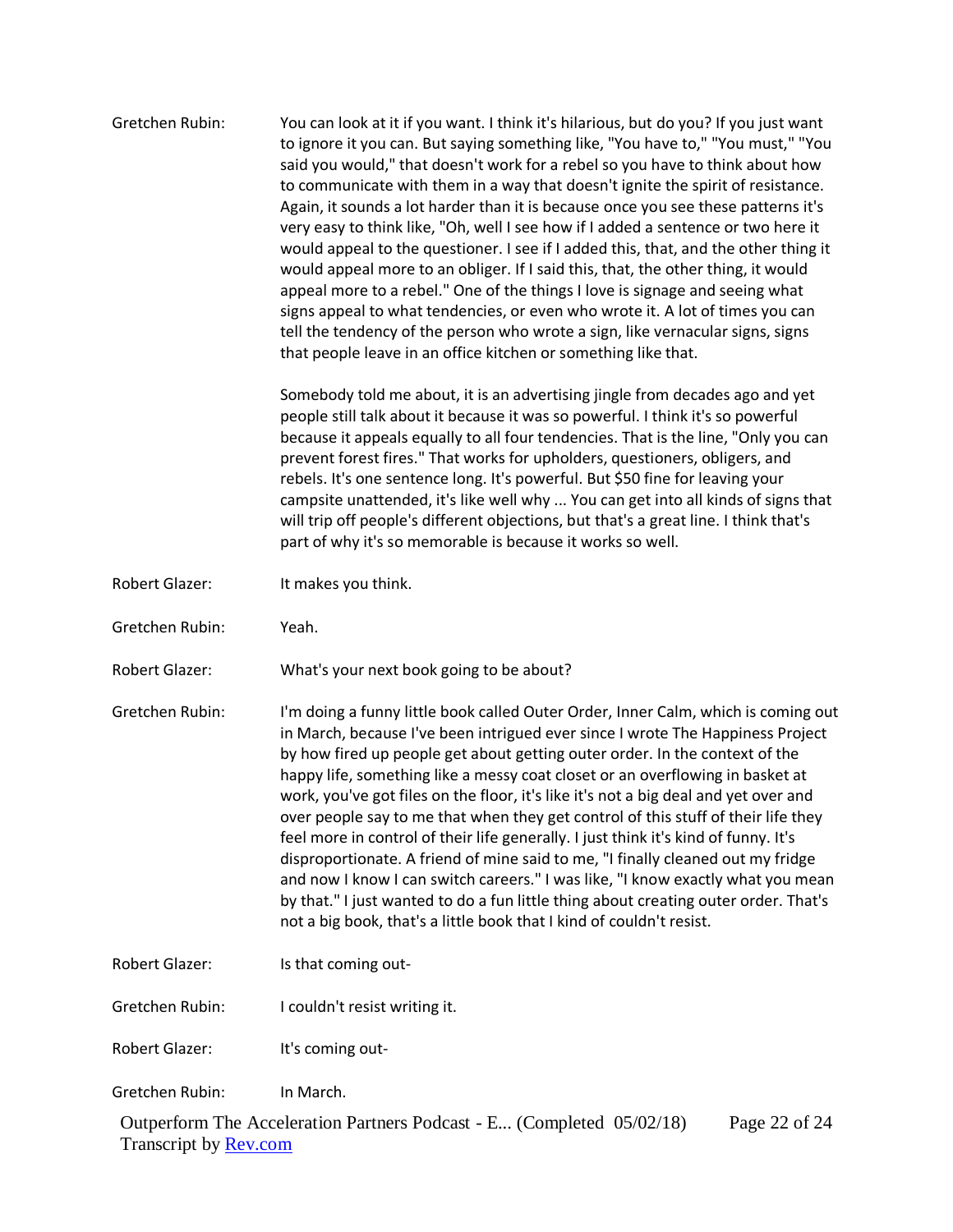- Robert Glazer: In March, okay, next March. Gretchen Rubin: Yeah. The 10th anniversary of The Happiness Project is coming up, so a rereleased edition of that is coming out in November of 2018. It'll have stuff in the back that's all for the anniversary, and so that'll be fun. It's not a new book, but it's a book milestone. Robert Glazer: Alright great. Last question that's a favorite of ours is what's a personal or
- professional mistake that you've made that you've learned the most from?
- Gretchen Rubin: Instead of a mistake can I talk about a failure?
- Robert Glazer: Absolutely, put them in the same bucket.

Gretchen Rubin: Okay. Yeah, so you mentioned much earlier in our discussion that I had written these biographies, these historical books. I wrote a book called 40 Ways to Look at JFK, which is this sort of short unconventional biography of JFK. I loved writing that book. It was a joy to write that book. But as they say in the publishing industry, that book did not find its audience. That's what they tell you when your book is a flop. "Your book did not find its audience," which is a very diplomatic thing to say. But, nevertheless what it taught me was I had written this book that I loved, that I felt was really, really good, that I thought a lot of people would be interested in it and yet no one was buying it. I felt very powerless because in the book industry it's like I couldn't control if I got on morning television shows. I couldn't control whether anybody reviewed it. I couldn't control whether people assigned profiles or feature stories. I couldn't control if historical groups put it in their newsletter. I had no control over that.

> I had no way myself of telling people about the book. I was totally dependent on these other intermediaries to do it or not do it. From that failure I was like, "I feel that I must develop a direct relationship with readers. I want to be able to contact people myself." It's sort of like one of these things where, "Well maybe they will want to read the book, or maybe they won't but I want to be able to tell them that the book exists." I think for lot of things it's like you just don't even know it's there. That's only more and more a problem. There's just so much of everything. Because of that, I started my blog. I wanted to do something novel and challenging as part of the experiment of The Happiness Project, so I started a blog. From there I started a newsletter. From there now I have an Ask Gretchen Rubin Live show on Facebook. I have my podcast, Happier with Gretchen Rubin.

But all of this is from this decision that I made, "I must have a direct connection to readers. I myself. I cannot be dependent on these intermediaries to get the word out for me. I need to have tools myself." I've tried things that didn't work, but a lot of things that I have, have really helped me connect directly with readers. It's been a huge engine of happiness. I love being able to hear from readers. I hear from readers, and viewers, and listeners constantly, which I love.